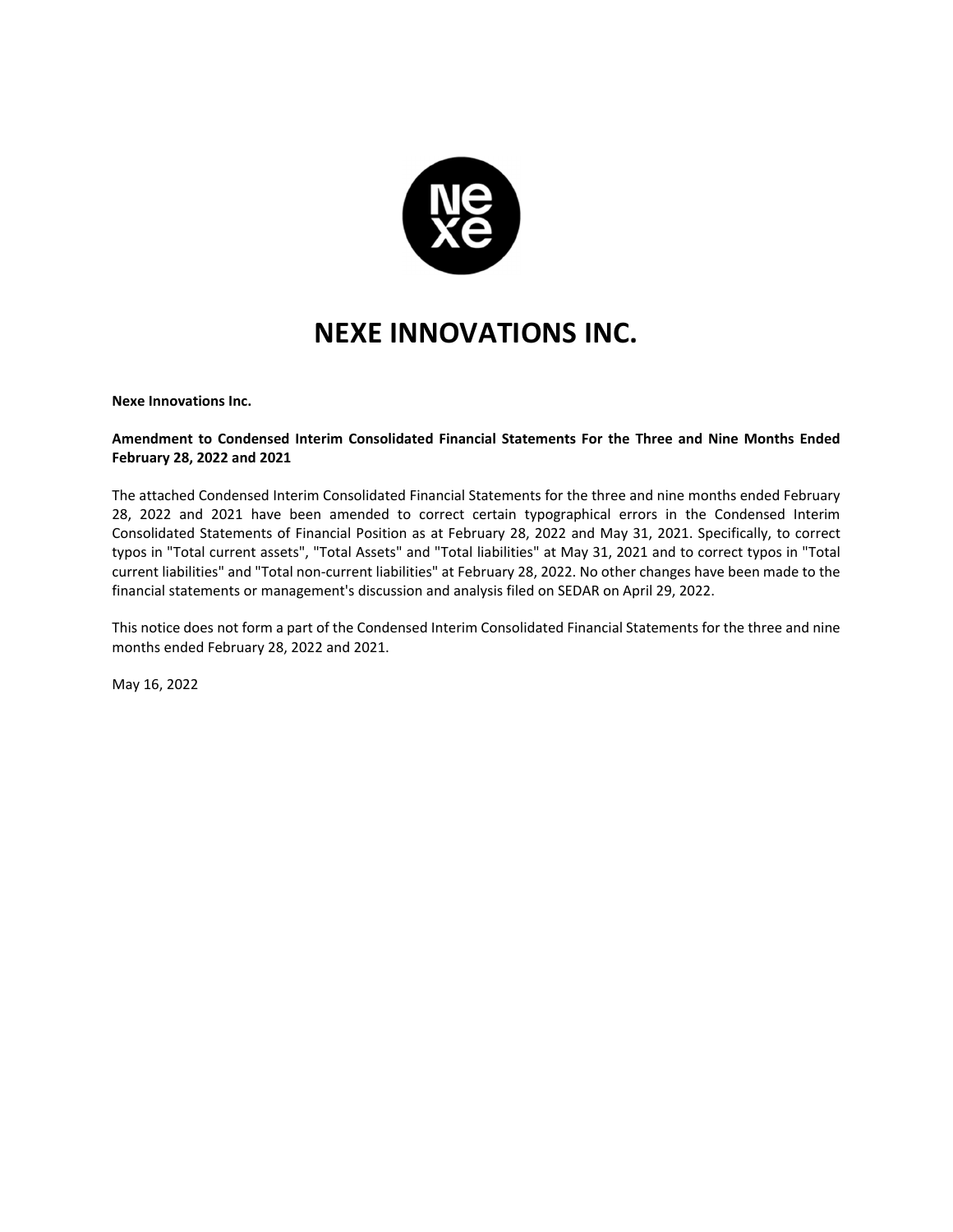

## **CONDENSED INTERIM CONSOLIDATED FINANCIAL STATEMENTS**

**For the Three and Nine months Ended February 28, 2022 and 2021** 

(Expressed in Canadian Dollars)

(Unaudited)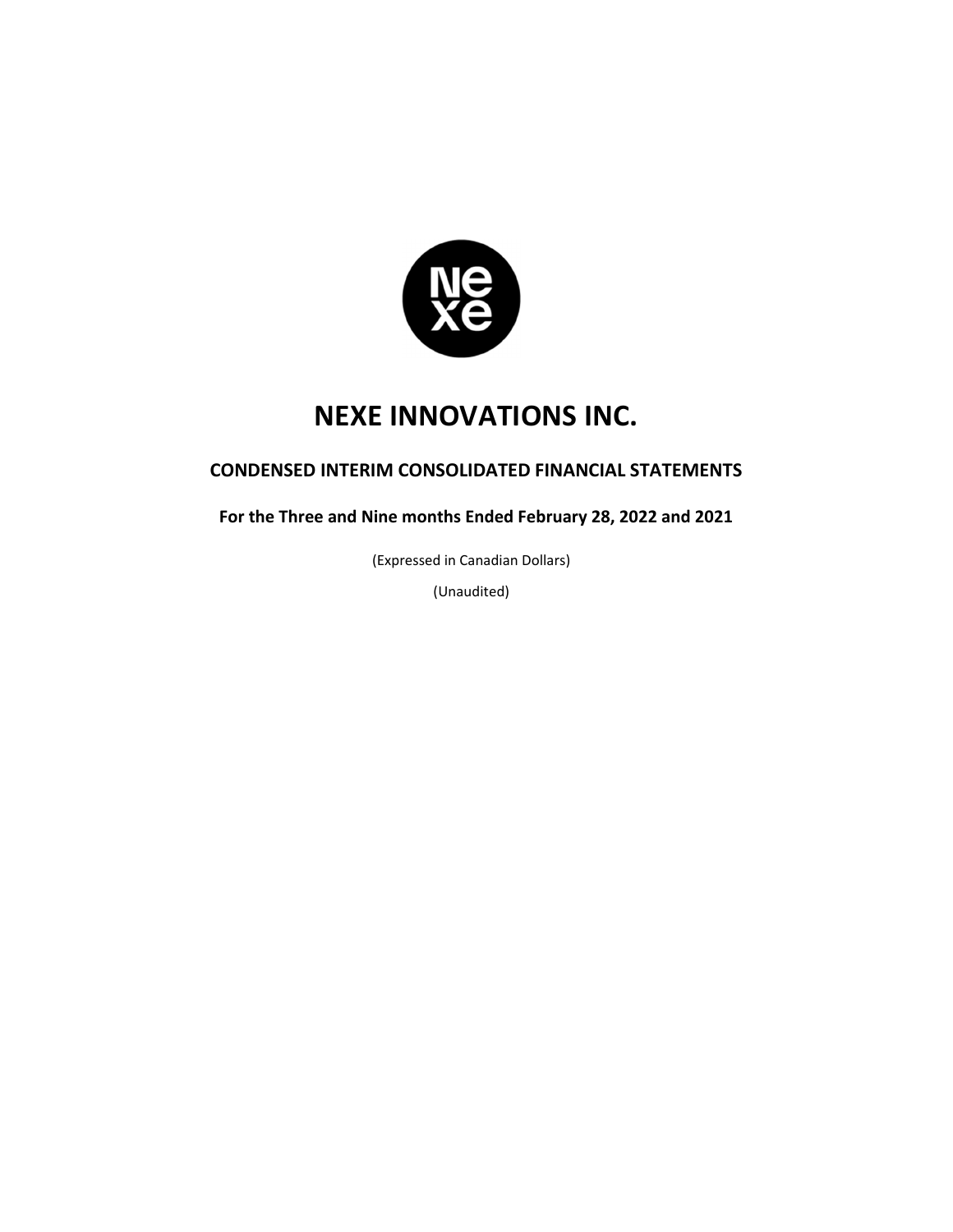#### Condensed Interim Consolidated Statements of Financial Position As at February 28, 2022 and May 31, 2021

(Expressed in Canadian Dollars; Unaudited)

|                                            | <b>February 28, 2022</b> | May 31, 2021     |    |              |
|--------------------------------------------|--------------------------|------------------|----|--------------|
| <b>ASSETS</b>                              |                          |                  |    |              |
| <b>Current Assets</b>                      |                          |                  |    |              |
| Cash and cash equivalents                  | 3                        | \$<br>3,154,621  | \$ | 50,526,731   |
| Term deposits                              |                          | 40,000           |    | 40,000       |
| Investment in GICs                         | $\sqrt{4}$               | 29,978,934       |    |              |
| Other receivables                          | 5                        | 1,107,656        |    | 603,385      |
| Prepaid expenses and supplies              | 6                        | 5,430,639        |    | 2,199,738    |
| <b>Total current assets</b>                |                          | \$<br>39,711,850 | \$ | 53,369,854   |
| <b>Non-current assets</b>                  |                          |                  |    |              |
| Prepaid expenses                           | 6                        | \$<br>964,564    | \$ | 133,492      |
| Property, plant and equipment              | $\overline{7}$           | 9,478,972        |    | 3,442,123    |
| Right-of-use assets                        | 8                        | 548,338          |    | 651,151      |
| Intangible assets                          | 9                        | 78,980           |    | 78,980       |
| <b>Total non-current assets</b>            |                          | \$<br>11,070,854 | \$ | 4,305,746    |
| <b>TOTAL ASSETS</b>                        |                          | \$<br>50,782,704 | \$ | 57,675,600   |
| <b>LIABILITIES</b>                         |                          |                  |    |              |
| <b>Current Liabilities</b>                 |                          |                  |    |              |
| Trade and other payables                   |                          | \$<br>990,409    | \$ | 1,516,954    |
| Bank overdraft                             |                          |                  |    | 804,611      |
| Deferred Government grant liability        | 7,10                     | 1,000,000        |    | 1,000,000    |
| Due to related parties                     | 13                       | 26,748           |    | 18,586       |
| Current portion of lease liability         | 8                        | 142,997          |    | 27,929       |
| Current portion of Government loan payable | 10                       | 246,464          |    | 500,004      |
| <b>Total current liabilities</b>           |                          | \$<br>2,406,618  | \$ | 3,868,084    |
| <b>Non-current liabilities</b>             |                          |                  |    |              |
| Lease liability                            | 8                        | \$<br>415,105    | \$ | 514,719      |
| Government loan payable                    | 10                       | 1,055,406        |    | 956,224      |
| <b>Total non-current liabilities</b>       |                          | \$<br>1,470,511  | \$ | 1,470,943    |
| <b>Total liabilities</b>                   |                          | \$<br>3,877,129  | \$ | 5,339,027    |
| Shareholders' equity                       |                          |                  |    |              |
| Share capital                              | 11                       | \$<br>66,877,434 | \$ | 66,677,433   |
| Share option reserve                       | 12                       | 1,186,992        |    | 819,819      |
| Contributed surplus                        | 12                       | 7,892,984        |    | 7,907,900    |
| Deficit                                    |                          | (29,051,835)     |    | (23,068,579) |
| <b>Total equity</b>                        |                          | \$<br>46,905,575 | \$ | 52,336,573   |
| Total liabilities and shareholders' equity |                          | \$<br>50,782,704 | \$ | 57,675,600   |

Nature of operations (note 1) Subsequent events (note 17)

Approved and authorized for issue by the Board of Directors on April 29, 2022:

*"Ashvani Guglani" "Killian Ruby"* 

Director Director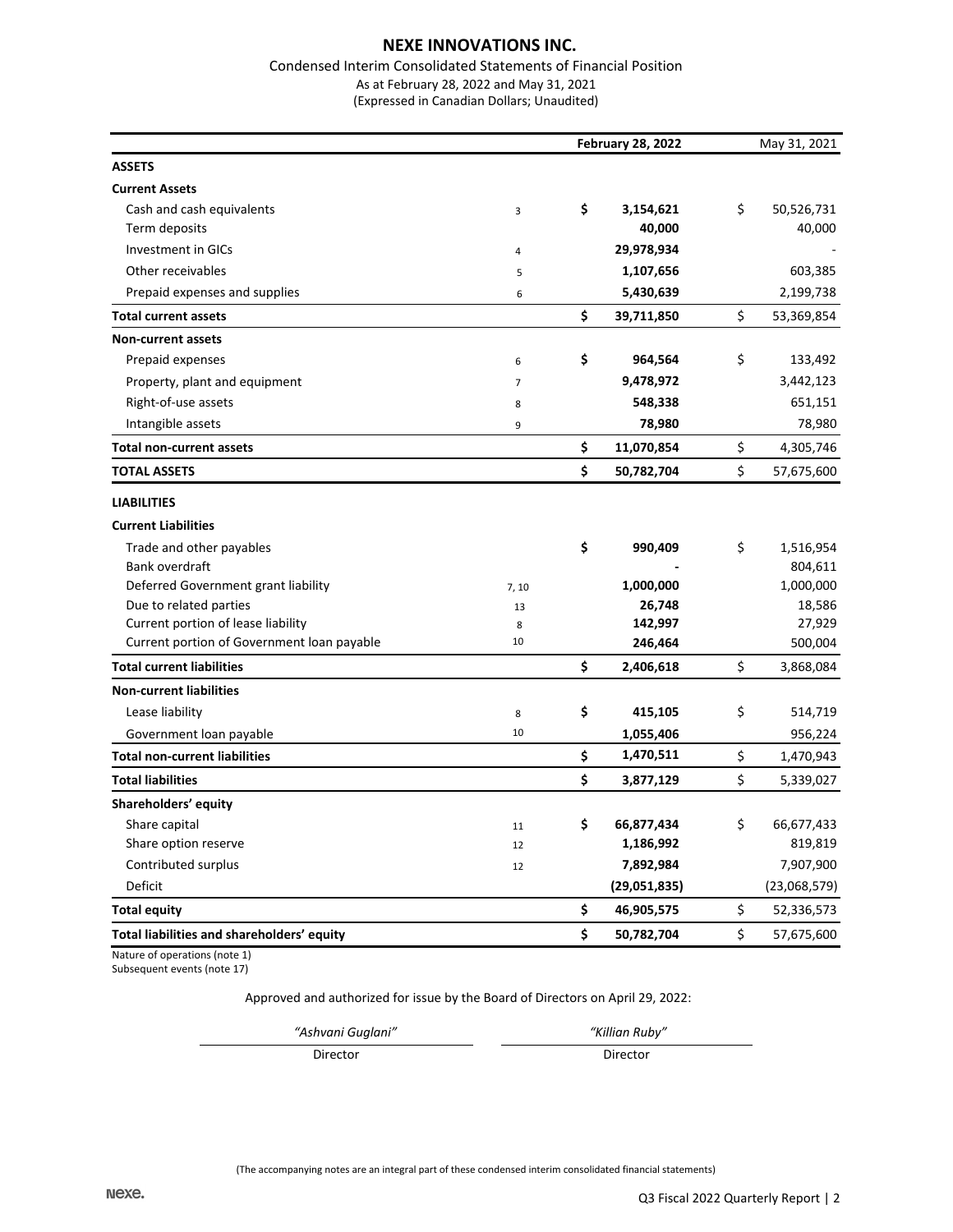#### Condensed Interim Consolidated Statements of Loss and Comprehensive Loss For the Three and Nine months Ended February 28, 2022 and 2021 (Expressed in Canadian Dollars; Unaudited)

|                                     | Note   | Three months<br>ended<br>Feb 28, 2022 | Three months<br>ended<br>Feb 28, 2021 | Nine months<br>ended<br>Feb 28, 2022 |    | Nine months<br>ended<br>Feb 28, 2021 |
|-------------------------------------|--------|---------------------------------------|---------------------------------------|--------------------------------------|----|--------------------------------------|
| <b>Operating expenses</b>           |        |                                       |                                       |                                      |    |                                      |
| Administrative                      |        | \$<br>367,595                         | \$<br>140,467                         | \$<br>812,040                        | \$ | 229,744                              |
| Advertising and product marketing   |        | 134,414                               | 1,686,357                             | 680,271                              |    | 1,895,172                            |
| Advisory fees                       |        | 2,582                                 | 51,558                                | 7,244                                |    | 167,043                              |
| Consulting fees                     |        | 86,333                                | 396,107                               | 478,231                              |    | 430,914                              |
| Depreciation                        | 7,8    | 174,305                               | 100,313                               | 437,372                              |    | 192,898                              |
| Interest and accretion              | 8,10   | 76,101                                | 104,368                               | 236,099                              |    | 296,763                              |
| Legal fees                          |        | 60,346                                | 102,171                               | 179,462                              |    | 133,194                              |
| Management fees                     | 13     | 69,000                                | 178,000                               | 230,500                              |    | 704,524                              |
| Marketing and investor relations    |        | 63,079                                | 383,576                               | 161,028                              |    | 479,751                              |
| Professional fees                   |        | 32,804                                | 37,979                                | 421,586                              |    | 161,326                              |
| Research and development            |        | 177,005                               | 129,166                               | 534,233                              |    | 176,553                              |
| Salaries and benefits               | 13     | 494,102                               | 260,783                               | 1,284,682                            |    | 372,975                              |
| Share-based compensation            | 12, 13 | 91,826                                | 82,614                                | 387,753                              |    | 247,843                              |
| Transfer agent and filing fees      |        | 22,001                                | 63,334                                | 54,288                               |    | 63,334                               |
| Travel and promotion                |        | 59,427                                | 45,485                                | 131,398                              |    | 74,527                               |
| <b>Total operating expenses</b>     |        | \$<br>1,910,920                       | \$<br>3,762,278                       | \$<br>6,036,187                      | \$ | 5,626,561                            |
| Operating loss before other items   |        | \$<br>1,910,920                       | \$<br>3,762,278                       | \$<br>6,036,187                      | \$ | 5,626,561                            |
| <b>Other items</b>                  |        |                                       |                                       |                                      |    |                                      |
| Foreign exchange loss (gain)        |        | 43,737                                | (7,862)                               | 58,849                               |    | (7, 840)                             |
| Interest income                     |        | (49, 012)                             | (3, 103)                              | (111,780)                            |    | (3, 194)                             |
| Listing Expense                     |        | $\overline{\phantom{a}}$              | 2,614,701                             |                                      |    | 2,614,701                            |
| <b>Total other items</b>            |        | \$<br>(5,275)                         | \$<br>2,603,736                       | \$<br>(52, 931)                      | \$ | 2,603,667                            |
| Loss and comprehensive loss         |        | \$<br>1,905,645                       | \$<br>6,366,014                       | \$<br>5,983,256                      | \$ | 8,230,228                            |
| Basic and diluted loss per share    |        | \$<br>0.02                            | \$<br>0.10                            | \$<br>0.06                           | \$ | 0.25                                 |
| Weighted average shares outstanding |        | 96,839,872                            | 61,139,538                            | 96,763,515                           |    | 32,343,829                           |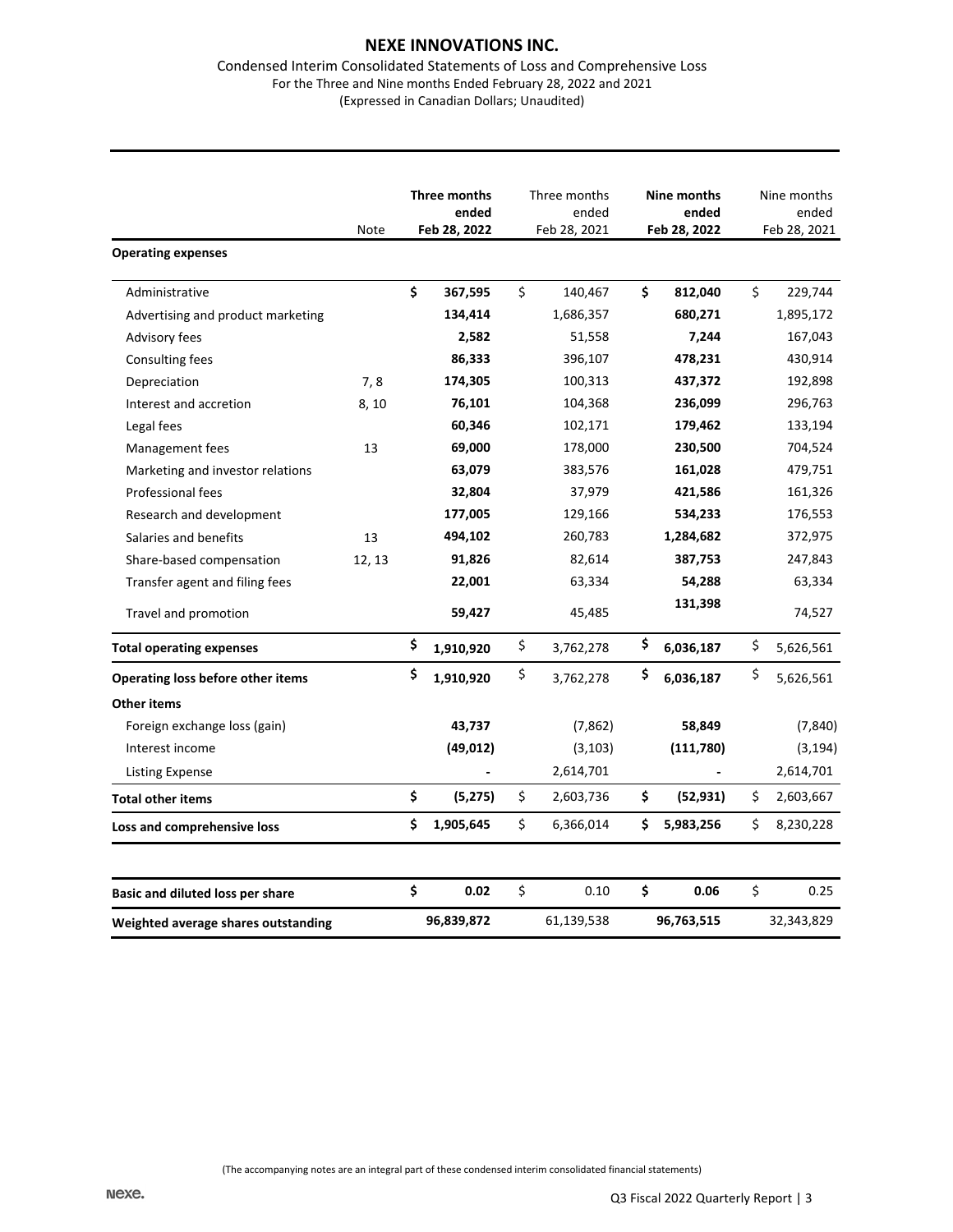#### Condensed Interim Consolidated Statements of Changes in Shareholders' Equity For the Nine Months Ended February 28, 2022 and 2021 (Expressed in Canadian Dollars; Unaudited)

|                                                     | Number of<br><b>Common</b><br><b>Shares</b> | Common<br><b>Share Capital</b> | Number of<br>Preferred<br><b>Shares</b> | Preferred<br><b>Share Capital</b> | <b>Share Option</b><br>Reserve | <b>Contributed</b><br><b>Surplus</b> | Accumulated<br><b>Deficit</b> | Total<br><b>Equity</b> |
|-----------------------------------------------------|---------------------------------------------|--------------------------------|-----------------------------------------|-----------------------------------|--------------------------------|--------------------------------------|-------------------------------|------------------------|
| Balance – May 31, 2020                              | 18,182,004                                  | 23,715<br>s                    |                                         | 22,791,251 \$ 11,117,850 \$       | 836,639                        | 411,678                              | (5,889,297)                   | 6,500,585<br>S         |
| Shares issued for private placement, net of cost    | 18,651,038                                  | 7,740,196                      | 230,383                                 | 121,619                           | $\overline{\phantom{a}}$       | 5,445,950                            | -                             | 13,307,765             |
| Shares issued as fees of private placement          | 93,750                                      | 75,000                         | ٠                                       | $\overline{\phantom{a}}$          | $\overline{\phantom{0}}$       |                                      | ۰                             | 75,000                 |
| Shares issued on conversion of preferred shares     | 25,902,959                                  | 11,646,604                     | (23, 647, 995)                          | (11,646,604)                      |                                |                                      | -                             |                        |
| Shares issued on exercise of warrants               | 9,537,695                                   | 8,152,443                      |                                         |                                   |                                |                                      | -                             | 8,152,443              |
| Shares issued to former Whatcom shareholders on RTO | 4,000,000                                   | 3,200,000                      |                                         |                                   |                                |                                      | ٠                             | 3,200,000              |
| Shares issued for services                          |                                             | $\sim$                         | 626,361                                 | 407,135                           |                                |                                      | -                             | 407,135                |
| Proceeds from exercise of options deposit           | ٠                                           | 56,681                         | ٠                                       | $\overline{\phantom{a}}$          | $\overline{\phantom{a}}$       | $\overline{\phantom{a}}$             | -                             | 56,681                 |
| Stock-based compensation                            |                                             |                                |                                         | $\sim$                            | 247,843                        |                                      |                               | 247,843                |
| Net loss for the period ended February 28, 2021     |                                             |                                | $\overline{\phantom{a}}$                | $\overline{\phantom{a}}$          |                                | $\overline{\phantom{a}}$             | (8,230,228)                   | (8,230,228)            |
| Balance - February 28, 2021                         | 76,367,446                                  | 30,894,639<br>S.               | $\sim$                                  | Ŝ.                                | 1,084,482<br>- S               | \$5,857,628                          | $\sin(14, 119, 525)$          | 23,717,224             |

| Balance - May 31, 2021                             | 96,628,674 | 66,677,433               | - 5                      | $\sim$ | 819.819   | \$7,907,900 | \$ (23,068,579) | 52,336,573  |
|----------------------------------------------------|------------|--------------------------|--------------------------|--------|-----------|-------------|-----------------|-------------|
| Shares issued on exercise of warrants              | 152.400    | 131,626                  |                          |        |           | (14, 916)   |                 | 116,710     |
| Shares issued on exercise of options               | 34,300     | 42,875                   |                          | -      | (20, 580) |             |                 | 22,295      |
| Shares issued for services (performance milestone) | 25.000     | 25,500                   | . .                      | -      | -         | -           |                 | 25,500      |
| Share-based compensation                           |            |                          |                          |        | 387,753   |             |                 | 387,753     |
| Net loss for the period ended February 28, 2022    |            | $\overline{\phantom{a}}$ | $\overline{\phantom{0}}$ | -      |           |             | (5,983,256)     | (5,983,256) |
| Balance – February 28, 2022                        | 96,840,374 | 66,877,434               | $\overline{\phantom{a}}$ | - s    | 1,186,992 | \$7,892,984 | (29,051,835)    | 46,905,575  |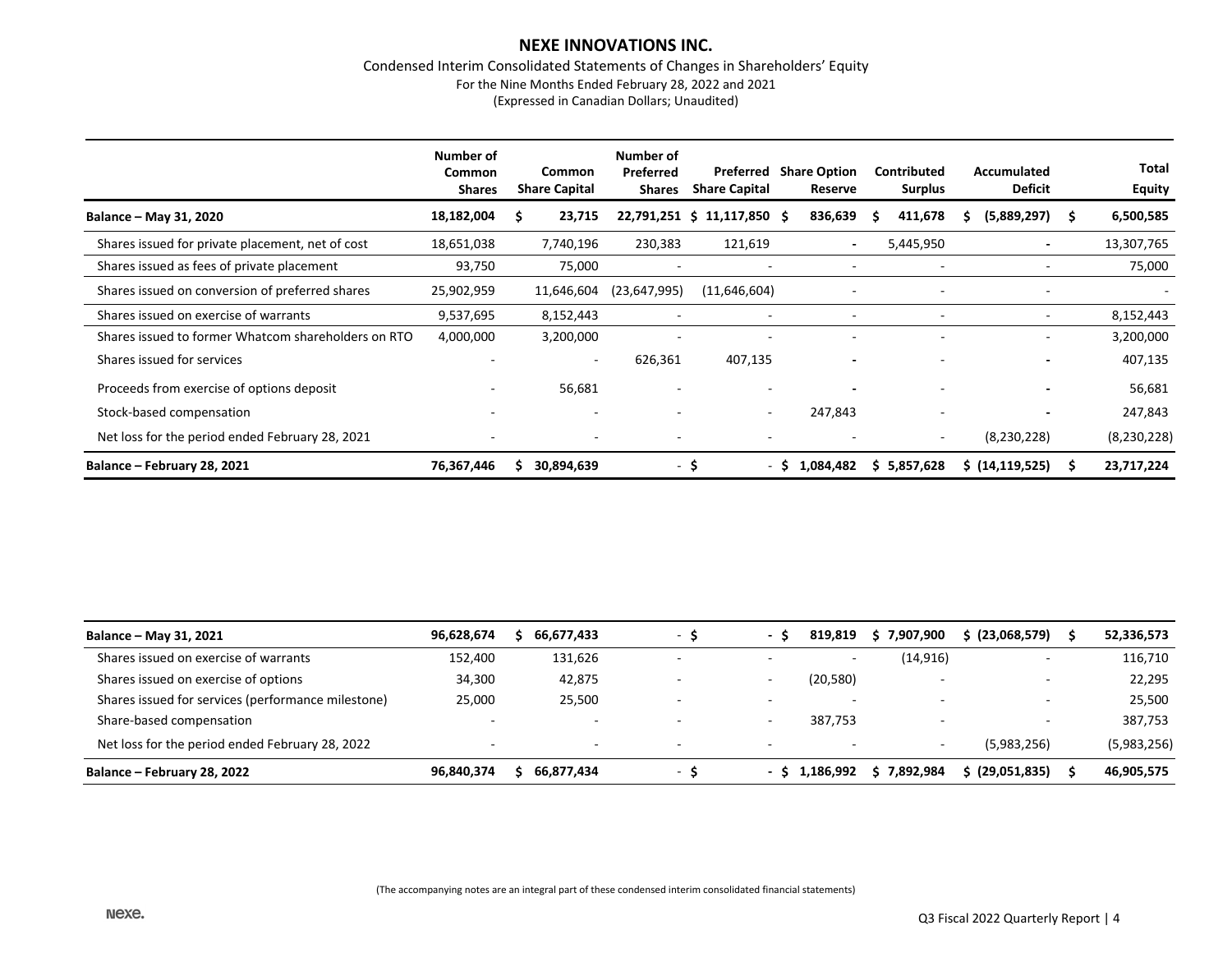## Condensed Interim Consolidated Statements of Cashflows For the Nine Months Ended February 28, 2022 and 2021 (Expressed in Canadian Dollars; Unaudited)

|                                                       |    | Nine months<br>ended |    | Nine months<br>ended |
|-------------------------------------------------------|----|----------------------|----|----------------------|
|                                                       |    | Feb 28, 2022         |    | Feb 28, 2021         |
| Cash flows from operating activities                  |    |                      |    |                      |
| Net loss for the period                               | Ś  | (5,983,256)          | \$ | (8, 230, 228)        |
| Items not affecting cash:                             |    |                      |    |                      |
| Depreciation                                          |    | 437,372              |    | 192,898              |
| Interest and accretion                                |    | 236,099              |    | 254,193              |
| Shares issued for consulting fees                     |    | 25,500               |    |                      |
| Listing expense                                       |    |                      |    | 2,614,701            |
| Share-based compensation                              |    | 387,753              |    | 247,843              |
|                                                       | \$ | (4,896,532)          | \$ | (4,920,593)          |
| Change in non-cash working capital balances           |    |                      |    |                      |
| Increase in other receivables                         | \$ | (504, 271)           | \$ | (146, 773)           |
| Increase in prepaids expenses and supplies            |    | (3, 230, 901)        |    | (1,315,331)          |
| Increase (decrease) in trade and other payables       |    | (526, 545)           |    | 1,133,970            |
| Increase in due to related parties                    |    | 8,162                |    |                      |
| Net cash used in operating activities                 | \$ | (9, 150, 087)        | \$ | (5, 248, 727)        |
| Cash flows from investing activities                  |    |                      |    |                      |
| Purchase of property, plant and equipment             | \$ | (6, 371, 408)        | \$ | (1,301,192)          |
| <b>Investment in GICs</b>                             |    | (29, 978, 934)       |    |                      |
| Investment in intangible assets                       |    |                      |    | (198, 674)           |
| Cash acquired through RTO with Whatcom                |    |                      |    | 580,287              |
| Increase in non-current prepaid expenses              |    | (831,072)            |    |                      |
| Net cash used in investing activities                 | Ś. | (37, 181, 414)       | \$ | (919, 579)           |
| <b>Cash flows from financial activities</b>           |    |                      |    |                      |
| Proceeds from exercise of warrants                    | \$ | 116,710              | \$ | 8,152,443            |
| Proceeds from exercise of options                     |    | 22,295               |    | 56,681               |
| Proceeds from issuance of share capital               |    |                      |    | 13,794,913           |
| Proceeds from government grant                        |    |                      |    | 750,000              |
| Repayment of bank overdraft                           |    | (804, 611)           |    |                      |
| Purchase of term deposit                              |    |                      |    | (16,000)             |
| Repayment of government loan                          |    | (375,003)            |    | (83, 334)            |
| Net cash provided (used in) from financing activities | Ś  | (1,040,609)          | Ś. | 22,654,703           |
| Net change in cash during the period                  |    | (47, 372, 110)       |    | 16,486,397           |
| Cash and cash equivalents - beginning of period       |    | 50,526,731           |    | 3,311,463            |
| Cash and cash equivalents - end of period             | \$ | 3,154,621            | \$ | 19,797,860           |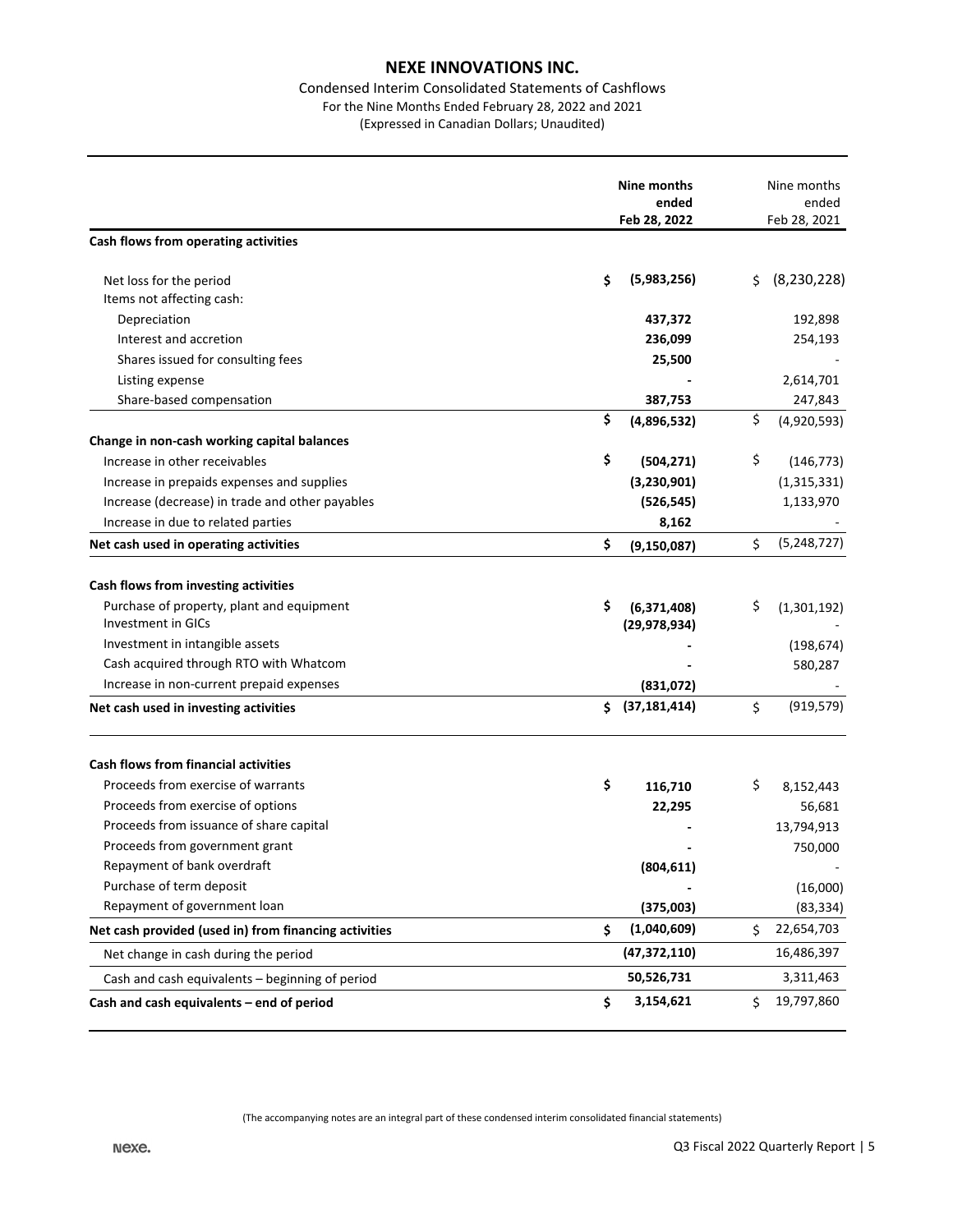Notes to the Condensed Interim Consolidated Financial Statements For the Three and Nine Months Ended February 28, 2022 and 2021 (Expressed in Canadian Dollars; Unaudited)

#### **1. NATURE OF OPERATIONS**

NEXE Innovations Inc. is a leader in plant-based compostable technology and advanced materials manufacturing based in British Columbia, Canada. The Company has developed patented, fully compostable, plant-based, singleserve coffee pods for use in leading single-serve coffee machines.

#### **Operations**

These condensed interim consolidated financial statements have been prepared assuming the Company will continue on a going-concern basis. The Company has predominately experienced operating losses and negative operating cash flows; operations of the Company having been primarily funded by the issuance of share capital. The Company expects to incur further losses in the development of its business. Management has estimated that the Company has sufficient financing to complete current work plans with the closing of financings in fiscal 2020. While the Company has been successful in the past at raising funds, there can be no assurance that it will be able to do so in the future.

These condensed interim consolidated financial statements do not reflect adjustments that would be necessary if the going concern assumption were not appropriate. If the going concern basis was not appropriate for these condensed interim consolidated financial statements, then adjustments to the carrying values of assets and liabilities would be necessary.

#### **COVID-19 Pandemic**

On March 11, 2020, the World Health Organization declared COVID-19 a global pandemic. This contagious disease outbreak and any related adverse public health developments has already adversely affected workforces, economies, and financial markets globally, leading to an economic downturn. The Company has established key guidelines and procedures related to security and access controls, health screening, isolation and quarantine, and facility infrastructure, maintenance, and cleaning, to ensure that its workplace practices are in line with local government recommendations and requirements, as well as compliant with the appropriate standards of safety, health, wellness and required workplace readiness. The Company continues to monitor key suppliers to prevent service disruptions or significant impacts in the delivery of services or goods from its suppliers.

As a result of the pandemic, the Company has experienced supply chain disruptions, particularly with machinery, human resource constraints, deterioration of consumer demand and market volatility. Although global market conditions may have affected market conditions and consumer spending patterns, the Company remains well placed to grow revenues through product innovations. The Company has reviewed its exposure from other emerging business risks but has not identified any other risks that could significantly impact the estimates used in the determination of plant and equipment, lease liability, and intangible assets that may have a significant impact on the Company's financial performance.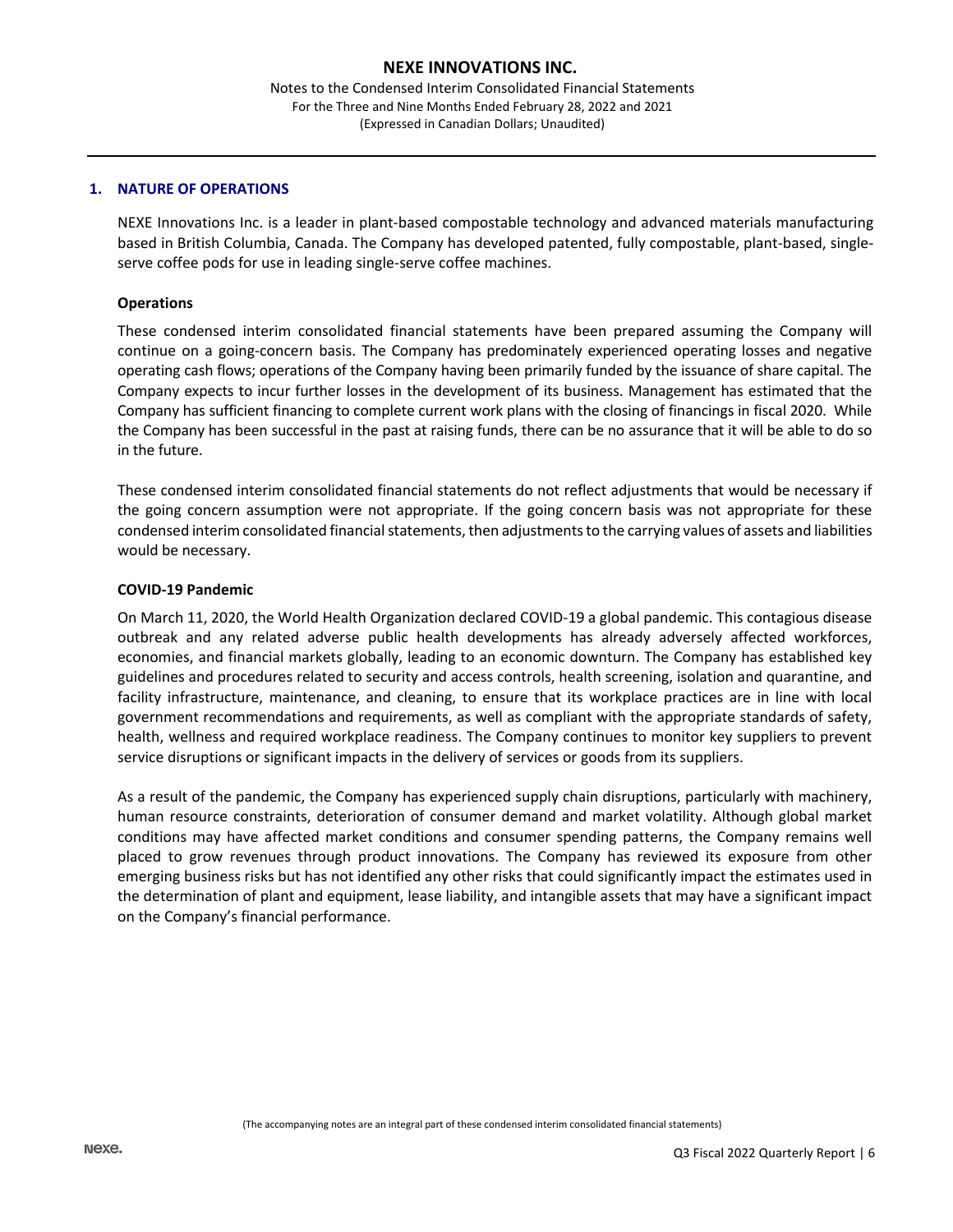Notes to the Condensed Interim Consolidated Financial Statements For the Three and Nine Months Ended February 28, 2022 and 2021 (Expressed in Canadian Dollars; Unaudited)

## **2. SIGNIFICANT ACCOUNTING POLICIES**

#### (a) Basis of presentation

#### Statement of compliance

The Company prepares its annual consolidated financial statements in accordance with International Financial Reporting Standards (IFRS) as issued by the International Accounting Standards Board (IASB). These condensed interim consolidated financial statements have been prepared in accordance with IAS 34, Interim Financial Reporting (IAS 34).

These condensed interim consolidated financial statements should be read in conjunction with the Company's most recent annual consolidated financial statements for the year ended May 31, 2021, as some disclosure from the annual consolidated financial statements have been condensed or omitted. The Company uses the same accounting policies and methods of computation as in the annual consolidated financial statements for the year ended May 31, 2021.

#### (b) Basis of consolidation

These condensed interim consolidated financial statements include the accounts of the Company and its wholly owned subsidiaries, NEXE Technology Corp., G-Pak Holdings Ltd. and Xoma Operations Inc. Subsidiaries are entities controlled by the Company. The Company controls an entity when it is exposed to, or has rights to, variable returns from its involvement with the entity and has the ability to affect those returns through its power over the entity. The financial statements of the subsidiary are included in the condensed interim consolidated financial statements from the date that control commences until the date that control ceases. All significant inter-company balances and transactions between the Company and its subsidiaries have been eliminated in preparing the condensed interim consolidated financial statements.

#### (c) Basis of measurement

These condensed interim consolidated financial statements have been prepared on a historical cost basis except for certain financial instruments which are measured at their fair value. In addition, these condensed interim consolidated financial statements have been prepared using the accrual basis of accounting except for cash flow information.

#### (d) Functional and presentation currency

These condensed interim consolidated financial statements are presented in Canadian dollars, which is the Company's functional and reporting currency.

## (e) Accounting standards issued but not yet effective

Accounting standards or amendments to existing accounting standards that have been issued but have future effective dates are either not applicable or are not expected to have a significant impact on the Company's condensed consolidated financial statements.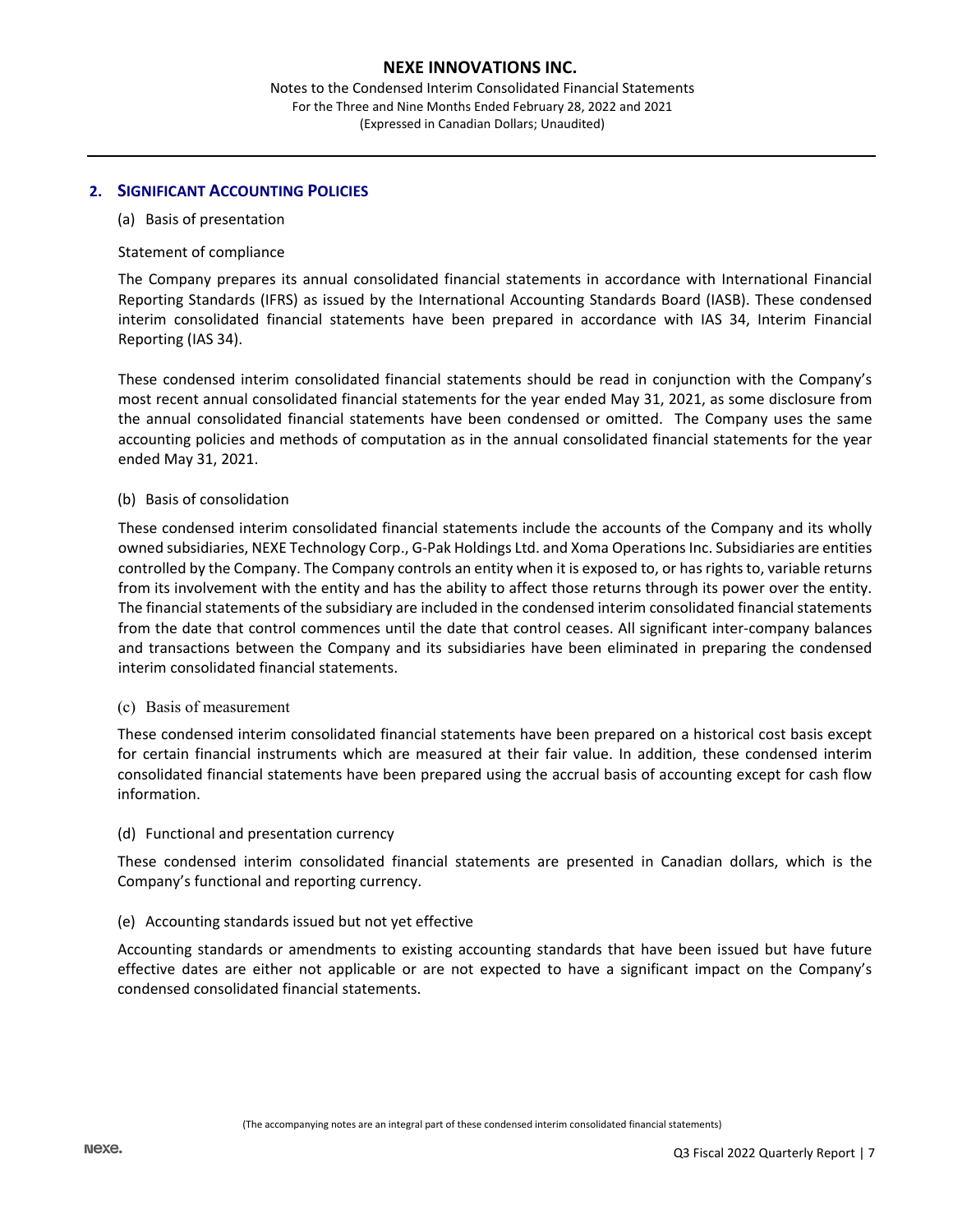Notes to the Condensed Interim Consolidated Financial Statements For the Three and Nine Months Ended February 28, 2022 and 2021 (Expressed in Canadian Dollars; Unaudited)

## **3. CASH AND CASH EQUIVALENTS**

Included in cash and cash equivalents of \$3,154,621 (May 31, 2021 - \$50,526,731) are deposits with Canadian financial institutions.

## **4. INVESTMENTS IN GICs**

The Company holds short-term GICs with various Canadian financial institutions in the amount of \$ 29,978,934 (May 31, 2021 - \$nil) of which \$27,023,627 matures in August 2022 and \$2,955,307 matures in October 2022.

#### **5. OTHER RECEIVABLES**

A breakdown of other receivables as at February 28, 2022, and as at May 31, 2021, follows:

| <b>Other receivables</b> | <b>February 28,2022</b> |  |         |  |  |
|--------------------------|-------------------------|--|---------|--|--|
| GST receivable           | 1,047,841               |  | 603.385 |  |  |
| Accrued interest         | 59.815                  |  | ۰.      |  |  |
| Total other receivables  | 1,107,656               |  | 603,385 |  |  |

## **6. PREPAID EXPENSES AND SUPPLIES**

A breakdown of prepaid expenses and supplies as at February 28, 2022, and the as at May 31, 2021, follows:

| Prepaid expenses and supplies       | February 28,2022 |  |           |  |
|-------------------------------------|------------------|--|-----------|--|
| Prepaid expenses, current           | 4,955,465        |  | 1,878,195 |  |
| <b>Supplies</b>                     | 475,174          |  | 321,543   |  |
| Total prepaid expenses and supplies | 5,430,639        |  | 2,199,738 |  |
| Prepaid expenses, long term         | 964.564          |  | 133,492   |  |
| Total prepaid expenses and supplies | 6,395,203        |  | 2,333,230 |  |

Prepaid expenses primarily included deposits for the procurement of manufacturing equipment. Supplies were comprised of raw materials for the manufacturing process for single-serve coffee pods.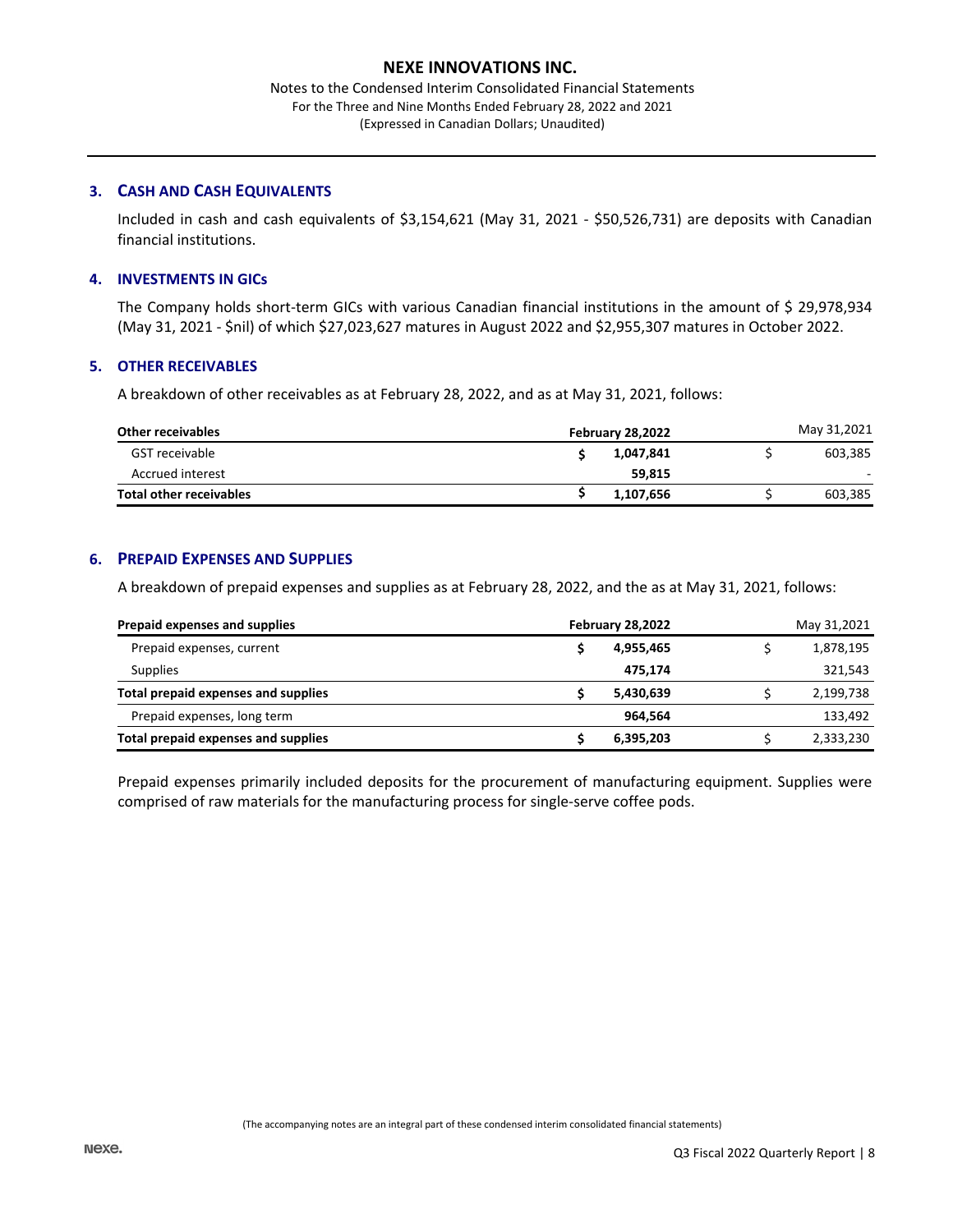Notes to the Condensed Interim Consolidated Financial Statements For the Three and Nine Months Ended February 28, 2022 and 2021 (Expressed in Canadian Dollars; Unaudited)

## **7**. **PROPERTY, PLANT AND EQUIPMENT**

A breakdown of property, plant and equipment as at February 28, 2022, and as at May 31, 2021, follows:

|                                            |     |                   |     |                                                        |                          |     |                            |    |                                         |     |                 |     |                    | Government                                         |                          |
|--------------------------------------------|-----|-------------------|-----|--------------------------------------------------------|--------------------------|-----|----------------------------|----|-----------------------------------------|-----|-----------------|-----|--------------------|----------------------------------------------------|--------------------------|
|                                            |     |                   |     | <b>Computer Furniture &amp;</b><br>Equipment Equipment | Machinery                |     | <b>Building</b><br>Improv. |    | <b>Manufacturing</b><br><b>Facility</b> |     | Land            |     | <b>Vehicles</b>    | Loan<br>Benefit <sup>(1)</sup>                     | Total                    |
| Net book value May 5<br>31, 2021           |     | $6,201$ \$        |     | 469,001 \$                                             | $2,021,024$ \$           |     | 135,658                    |    | \$1,489,367                             | Ŝ   | 341,270 \$      |     |                    | $-$ \$ (1,020,398) \$                              | 3,442,123                |
| Consisting of:<br>Cost<br>Accumulated      | Ś.  | 14,549            | Ŝ.  | 907,732 \$                                             | 2,772,769                | -\$ | 170,475                    |    | \$2,025,185                             | \$. | 341,270 \$      |     |                    | $-$ \$ (1,409,113) \$                              | 4,822,867                |
| depreciation<br>Impairment                 |     | (7, 588)<br>(760) |     | (381, 212)<br>(57, 519)                                | (503, 886)<br>(247, 859) |     | (18, 180)<br>(16, 637)     |    | (353, 161)<br>(182, 657)                |     |                 |     |                    | 388,715                                            | (875, 312)<br>(505, 432) |
| Net book value May $\zeta$<br>31, 2021     |     | 6,201             | .\$ | 469,001 \$                                             | 2,021,024                | \$. | 135,658                    | Ś. | 1,489,367                               | \$. | 341,270 \$      |     | - \$               | $(1,020,398)$ \$                                   | 3,442,123                |
| <b>Additions</b><br>Depreciation           |     | 30,726<br>(9,040) |     | 6,129<br>(79, 438)                                     | 1,721,172<br>(240,752)   |     | 123,509<br>(24,734)        |    | 3,192,102<br>(89, 245)                  |     | 1,241,373       |     | 56,397<br>(1, 410) | 110,060                                            | 6,371,408<br>(334,559)   |
| Net book value<br><b>February 28, 2022</b> | \$  | 27,887 \$         |     | 395,692 \$                                             | 3,501,444                | \$  | 234,433                    |    | \$4,592,224                             |     | $$1,582,643$ \$ |     | 54,987 \$          | $(910, 338)$ \$                                    | 9,478,972                |
| Consisting of:                             |     |                   |     |                                                        |                          |     |                            |    |                                         |     |                 |     |                    |                                                    |                          |
| Cost                                       | Ś.  | 45,275            | Š.  | $913,861$ \$                                           | 4,493,941                | \$  | 293,984                    | Ś. |                                         |     |                 |     |                    | 5,217,287 \$ 1,582,643 \$ 56,397 \$ (1,409,113) \$ | 11,194,275               |
| Accumulated<br>depreciation                |     | (16, 628)         |     | (460, 650)                                             | (744, 638)               |     | (42, 914)                  |    | (442, 406)                              |     |                 |     | (1, 410)           | 498,775                                            | (1,209,871)              |
| Impairment                                 |     | (760)             |     | (57, 519)                                              | (247, 859)               |     | (16, 637)                  |    | (182, 657)                              |     |                 |     |                    |                                                    | (505, 432)               |
| Net book value<br><b>February 28, 2022</b> | \$. | 27,887            | Ŝ   | 395,692 \$                                             | 3,501,444                | \$  | 234.433                    |    | \$4,592,224                             |     | \$1,582,643     | \$. | 54,987 \$          | $(910, 338)$ \$                                    | 9,478,972                |

(1) The benefit of the loans from government at a below-market interest rate is measured and recognized as the difference between the initial carrying value of the loans determined using the effective interest method and the proceeds received. The benefit amount is amortized in the profit and loss over the same period as the useful life of the machinery.

During the three months ended February 2022, the Company acquired a 54,000 square foot manufacturing facility in Windsor, Ontario at a cost of \$4,433,475, including acquisition costs, for the purpose of gaining access to a workforce that is highly-skilled with manufacturing skills required to support the Company's commercialization and growth plans.

#### **8. RIGHT-OF-USE ASSETS**

The Company leases a warehouse building. A breakdown of the right-of-use assets as at February 28, 2022, and as at May 31, 2021, follows: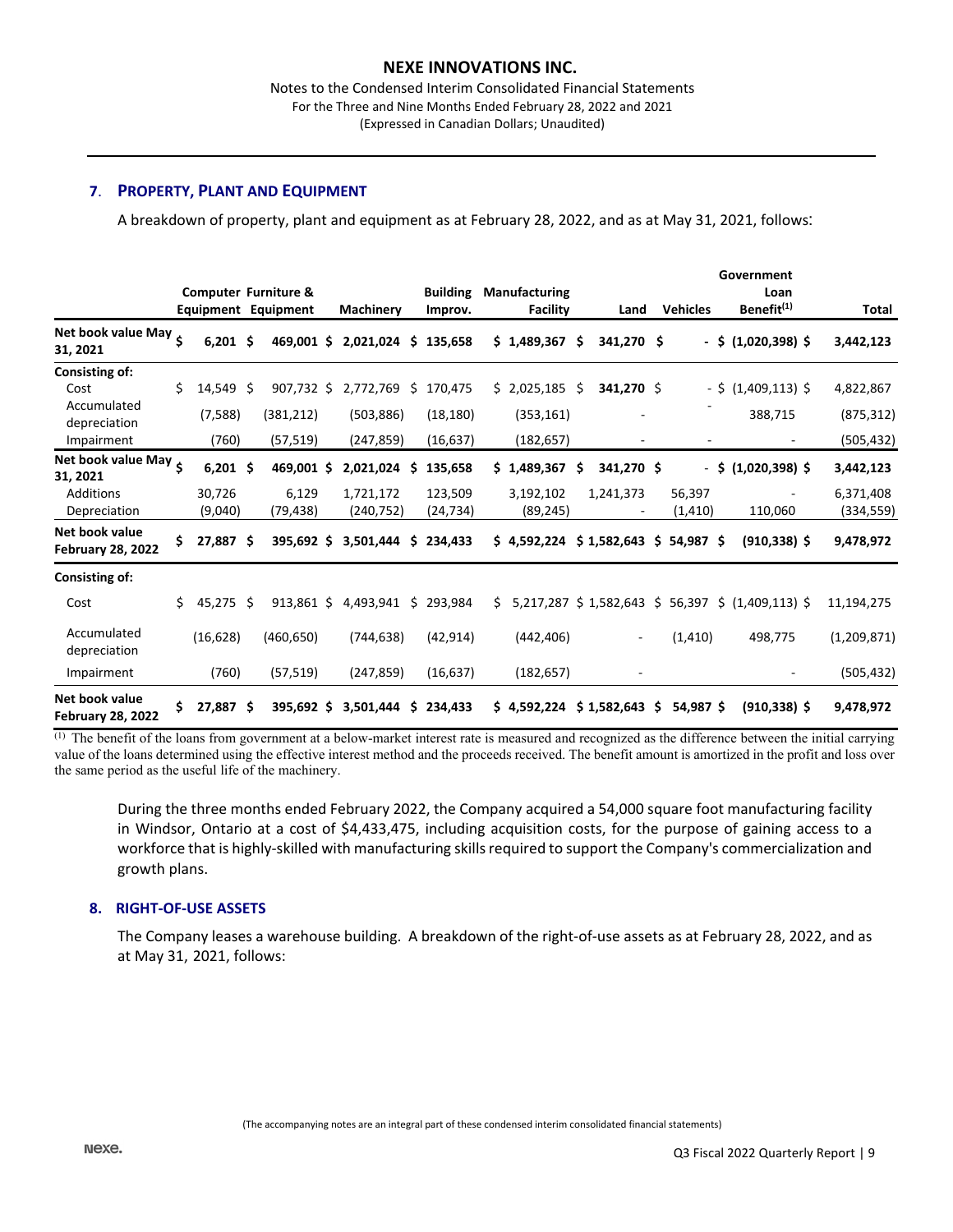Notes to the Condensed Interim Consolidated Financial Statements For the Three and Nine Months Ended February 28, 2022 and 2021 (Expressed in Canadian Dollars; Unaudited)

#### **8. RIGHT-OF-USE ASSETS** (continued)

|                                | <b>February 28, 2022</b> | May 31, 2021 |    |           |
|--------------------------------|--------------------------|--------------|----|-----------|
| Cost                           |                          |              |    |           |
| Opening balance                | \$                       | 696,846      | \$ |           |
| <b>Additions</b>               |                          |              |    | 696,846   |
| Balance – end of period        |                          | 696,846      | \$ | 696,846   |
| <b>Cumulative depreciation</b> |                          |              |    |           |
| Opening balance                | \$                       | (45, 695)    | \$ |           |
| Depreciation                   |                          | (102, 813)   |    | (45, 695) |
| Balance – end of period        | ċ                        | (148, 508)   | ς  | (45, 695) |
| Net book value – end of period | S                        | 548,338      | Ś  | 651,151   |

#### **Lease liabilities**

A continuity schedule as at February 28, 2022, and as at May 31, 2021, follows:

| Lease liability - May 31, 2021      | 542.648 |
|-------------------------------------|---------|
| Interest expense                    | 15,454  |
| Lease liability - February 28, 2022 | 558,102 |

As of February 28, 2022, the current lease liability of the warehouse building is \$142,997 (May 31, 2021 - \$27,929) and the non-current lease liability is \$415,105 (May 31, 2021 - \$514,719).

## **9. INTANGIBLE ASSETS**

A continuity schedule for patents as at February 28, 2022, and as at May 31, 2021, follows:

| Patents - May 31, 2021 and February 28, 2022 | 78,980 |
|----------------------------------------------|--------|
|                                              |        |

#### **10. GOVERNMENT LOAN**

The Company received \$2,500,000 of loans from Western Economic Diversification Canada and is required to make monthly repayments of \$41,667, that were to commence August 1, 2020; however, an extension for repayment was granted to January 1, 2021, and maturity was extended to December 1, 2025. The loan was considered as an interest free loan and the difference between the fair value of the loan and the principal was credited against plant and equipment.

A continuity schedule as at May 31, 2021 and as at February 28, 2022, follows: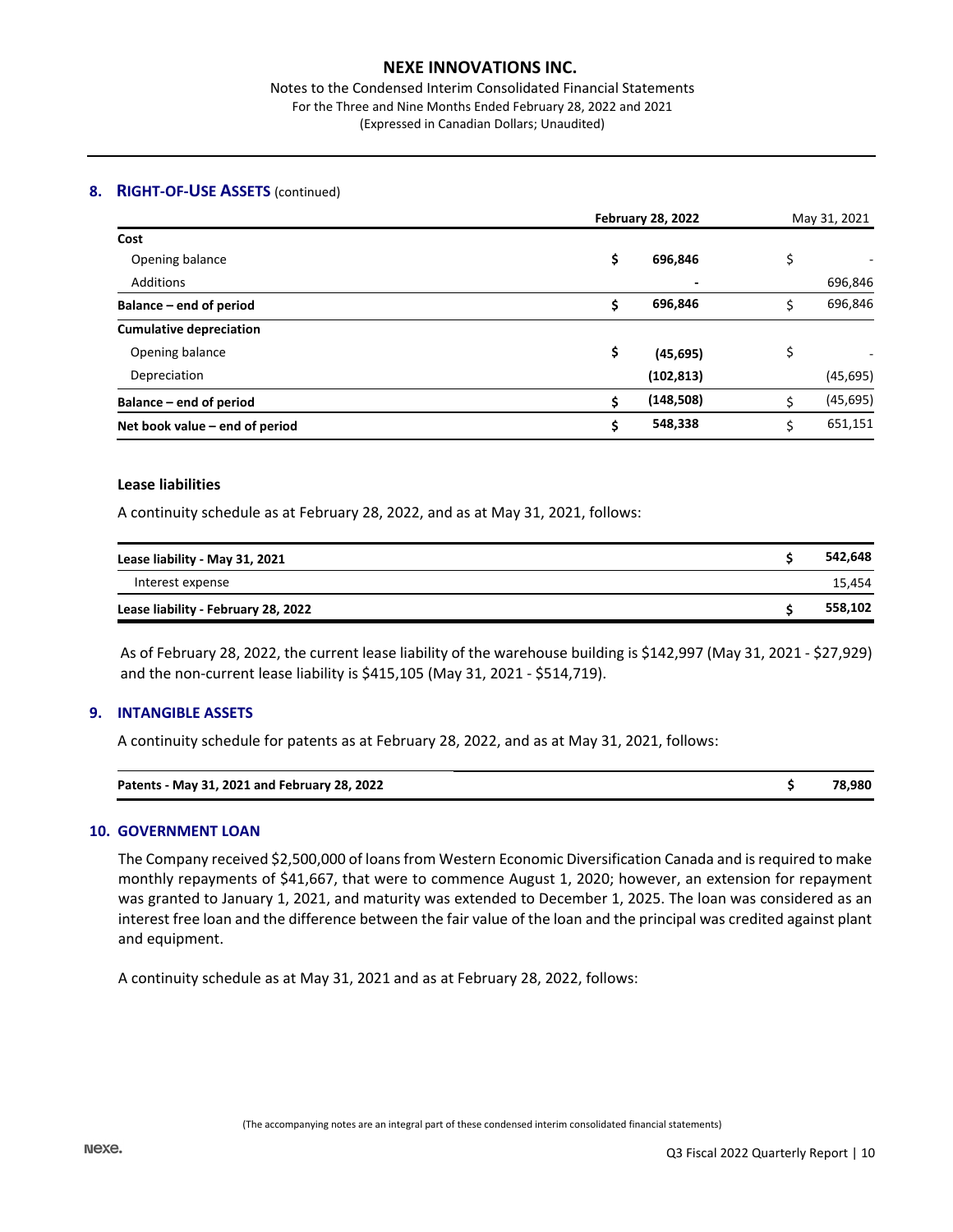Notes to the Condensed Interim Consolidated Financial Statements For the Three and Nine Months Ended February 28, 2022 and 2021 (Expressed in Canadian Dollars; Unaudited)

#### **10. GOVERNMENT LOAN (continued)**

| Government loan - May 31, 2021      | 1,456,228 |
|-------------------------------------|-----------|
| Accretion                           | 220,645   |
| Repayment                           | (375,003) |
| Government loan - February 28, 2022 | 1,301,870 |

As at February 28, 2022, the current portion of the loan repayable was \$246,464 (May 31, 2021 - \$500,004) and the non-current amount was \$1,055,406 (May 31, 2021 - 956,224), both are recorded in the condensed interim consolidated statements of financial position.

## **11. SHARE CAPITAL**

#### **Authorized:**

Common Shares: unlimited without par value

#### **Issued and outstanding:**

As at February 28, 2022, the Company had 96,840,374 issued and outstanding (May 31, 2021 - 96,628,674) common shares.

During the nine months ended February 28, 2022, the Company issued 152,400 common shares from the exercise of warrants for proceeds of \$116,710 and 34,300 common shares from the exercise of options for proceeds of \$22,295. In addition, the Company issued 25,000 common shares at a deemed market price of \$1.02 to a former employee of the Company, who met a performance related milestone in accordance with an employment agreement as a Shares for Services transaction, as defined in the policies of the TSX Venture Exchange. The shares are subject to a four-month hold period from the date of issue and the share issuance was part of a final settlement.

## 12. **WARRANTS AND STOCK OPTIONS**

#### **Warrants**

Continuity schedule of the Company's share purchase warrants issued and outstanding for the nine months ended February 28, 2022, and the year ended May 31, 2021, was as follows:

|                                 | Weighted average exercise price |               |  |  |
|---------------------------------|---------------------------------|---------------|--|--|
| Outstanding - May 31, 2020      | 1.10                            | 7,311,425     |  |  |
| Issued                          | 1.47                            | 23,301,971    |  |  |
| Exercised                       | (0.88)                          | (12,027,420)  |  |  |
| Expired                         | (1.10)                          | (20,000)      |  |  |
| Outstanding - May 31, 2021      | 1.74                            | 18,565,976    |  |  |
| Exercised                       | (1.07)                          | (152, 400)    |  |  |
| Expired                         | (1.04)                          | (6, 253, 998) |  |  |
| Outstanding – February 28, 2022 | 2.11                            | 12,159,578    |  |  |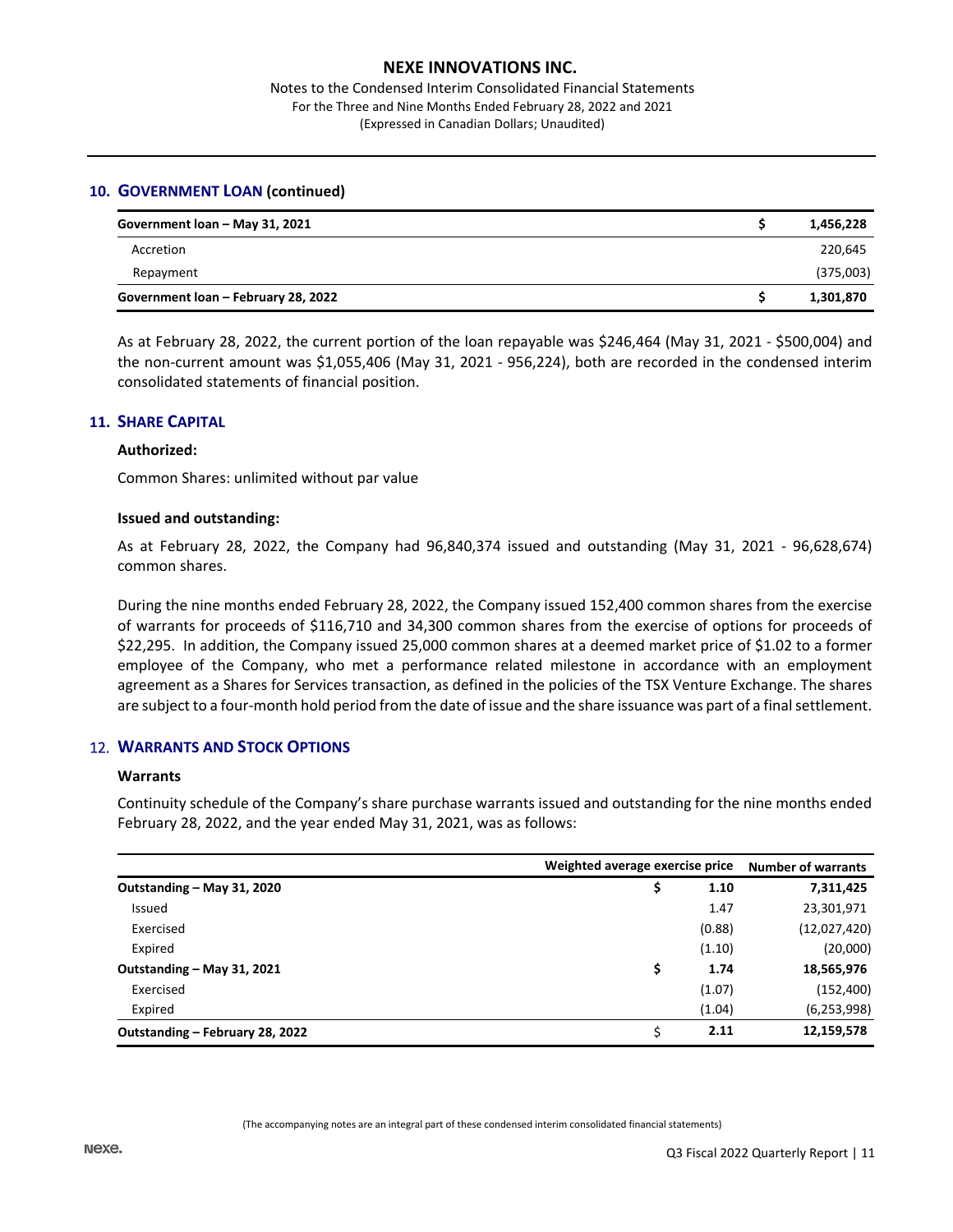## **12. WARRANTS AND STOCK OPTIONS (continued)**

#### **Warrants (continued)**

As of February 28, 2022, the following warrants were outstanding, and the weighted average remaining life of warrants outstanding was 1.15 years (May 31, 2021 – 0.92 years).

|                                               |                 | May 31, 2021              |                 |             |
|-----------------------------------------------|-----------------|---------------------------|-----------------|-------------|
|                                               |                 | <b>Number of warrants</b> |                 | Number of   |
|                                               | <b>Exercise</b> | outstanding               | <b>Exercise</b> | warrants    |
| <b>Expiry date</b>                            | price (\$)      |                           | price (\$)      | outstanding |
| May 31, 2021                                  | ÷,              |                           | 1.10            | 187,866     |
| October 25, 2021                              |                 |                           | 1.10            | 461,460     |
| November 5, 2021                              |                 |                           | 1.10            | 719,814     |
| November 13, 2021                             |                 |                           | 1.10            | 7,680       |
| November 27, 2021                             |                 |                           | 1.10            | 144,923     |
| December 8, 2021                              |                 |                           | 1.00            | 95,435      |
| December 9, 2021                              |                 |                           | 0.65            | 1,694       |
| December 9, 2021                              |                 |                           | 1.10            | 341,698     |
| December 13, 2021                             |                 |                           | 1.10            | 76,912      |
| December 15, 2021                             |                 |                           | 0.80            | 293,938     |
| December 15, 2021                             |                 |                           | 1.00            | 2,869,629   |
| December 18, 2021                             |                 |                           | 0.65            | 5,342       |
| December 18, 2021                             |                 |                           | 1.10            | 219,000     |
| December 20, 2021                             |                 |                           | 1.10            | 103,580     |
| December 31, 2021                             |                 |                           | 1.10            | 807,427     |
| February 10, 2022                             |                 |                           | 1.10            | 70,000      |
| April 1, 2022                                 | 1.10            | 613,515                   | 1.10            | 613,515     |
| June 2, 2022                                  | 0.25            | 25,851                    | 0.25            | 25,851      |
| August 4, 2022                                | 1.10            | 230,743                   | 1.10            | 230,743     |
| October 21, 2022                              | 1.10            | 285,000                   | 1.10            | 285,000     |
| December 15, 2022                             | 1.10            | 307,692                   | 1.10            | 307,692     |
| December 18, 2022                             | 1.10            | 359,277                   | 1.10            | 359,277     |
| April 9, 2023                                 | 2.00            | 952,500                   | 2.00            | 952,500     |
| April 9, 2023                                 | 2.50            | 8,625,000                 | 2.50            | 8,625,000   |
| June 1, 2025                                  | 0.35            | 760,000                   | 0.35            | 760,000     |
| Weighted average price / Quantity outstanding | \$2.11          | 12,159,578                | \$1.74          | 18,565,976  |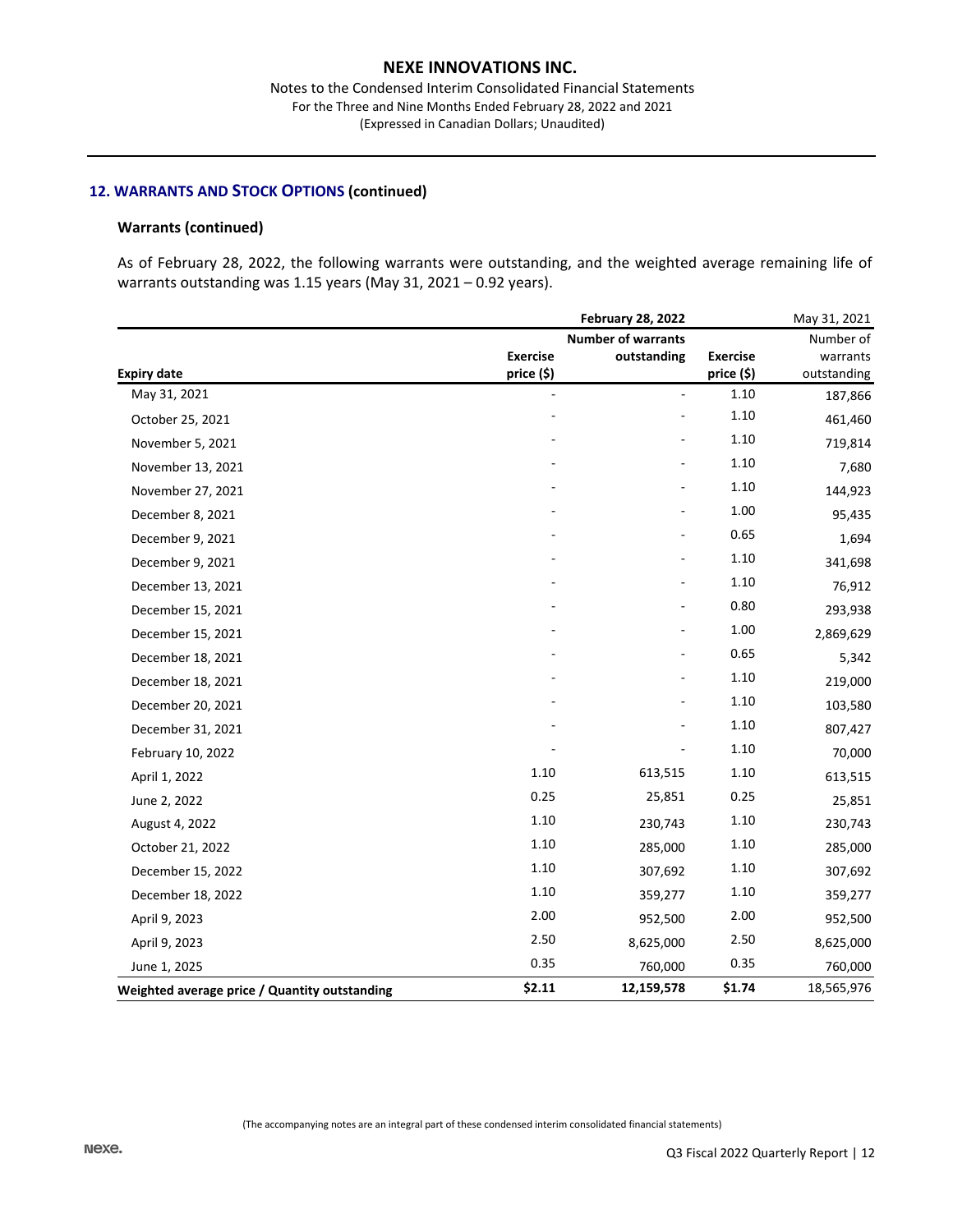## **12. WARRANTS AND STOCK OPTIONS (continued)**

#### **Options**

Continuity schedule of the Company's stock options granted and outstanding for the nine months ended February 28, 2022, and the year ended May 31, 2021, was as follows:

|                                 | Weighted average exercise price Number of Options |        |               |
|---------------------------------|---------------------------------------------------|--------|---------------|
| Outstanding - May 31, 2020      | \$                                                | 0.51   | 4,294,020     |
| Granted                         |                                                   | 0.67   | 1,510,000     |
| Exercised                       |                                                   | (0.31) | (1, 294, 401) |
| Forfeited/cancelled             |                                                   | (0.65) | (250,000)     |
| Outstanding - May 31, 2021      | \$                                                | 0.61   | 4,259,619     |
| Granted                         |                                                   | 2.00   | 250,000       |
| Exercised                       |                                                   | (0.65) | (34, 300)     |
| Forfeited/cancelled             |                                                   | (0.65) | (22, 512)     |
| Outstanding - February 28, 2022 | \$                                                | 0.68   | 4,452,807     |

As at February 28, 2022, the following stock options were outstanding and exercisable with a weighted average remaining life of 2.66 years (May 31, 2021 – 3.57 years).

|                               |                    |                                            | <b>February 28, 2022</b>                              |                        | May 31, 2021                                             |
|-------------------------------|--------------------|--------------------------------------------|-------------------------------------------------------|------------------------|----------------------------------------------------------|
| <b>Exercise</b><br>price (\$) | <b>Expiry date</b> | <b>Number of</b><br>options<br>outstanding | <b>Number of</b><br>options vested<br>and exercisable | options<br>outstanding | Number of Number of options<br>vested and<br>exercisable |
| 0.53                          | March 11, 2022     | 300,000                                    | 300,000                                               | 300,000                | 300,000                                                  |
| 0.53                          | March 13, 2022     | 60,000                                     | 60,000                                                | 60,000                 | 60,000                                                   |
| 0.53                          | April 1, 2022      | 63,760                                     | 63,760                                                | 63,760                 | 63,760                                                   |
| 0.53                          | July 28, 2022      | 10,000                                     | 10,000                                                | 10,000                 | 10,000                                                   |
| 2.00                          | May 6, 2023        | 250,000                                    | 250,000                                               |                        |                                                          |
| 0.53                          | June 1, 2024       | 750,000                                    | 500,001                                               | 750,000                | 359,375                                                  |
| 0.65                          | October 10, 2024   | 500,000                                    | 291,660                                               | 500,000                | 197,912                                                  |
| 0.65                          | December 1, 2024   | 192,488                                    | 116,462                                               | 215,000                | 13,650                                                   |
| 0.65                          | January 9, 2025    | 55,000                                     | 28,641                                                | 55,000                 | 18,330                                                   |
| 0.65                          | February 4, 2025   | 600,000                                    | 300,000                                               | 600,000                | 187,500                                                  |
| 0.65                          | June 1, 2025       | 665,700                                    | 374,034                                               | 700,000                | 62,500                                                   |
| 0.65                          | July 1, 2025       | 50,000                                     | 19,792                                                | 50,000                 |                                                          |
| 0.28                          | October 2, 2025    | 355,859                                    | 355,859                                               | 355,859                | 355,859                                                  |
| 0.80                          | December 15, 2025  | 600,000                                    | 174,999                                               | 600,000                |                                                          |
| <b>Total</b>                  |                    | 4,452,807                                  | 2,845,208                                             | 4,259,619              | 1,628,886                                                |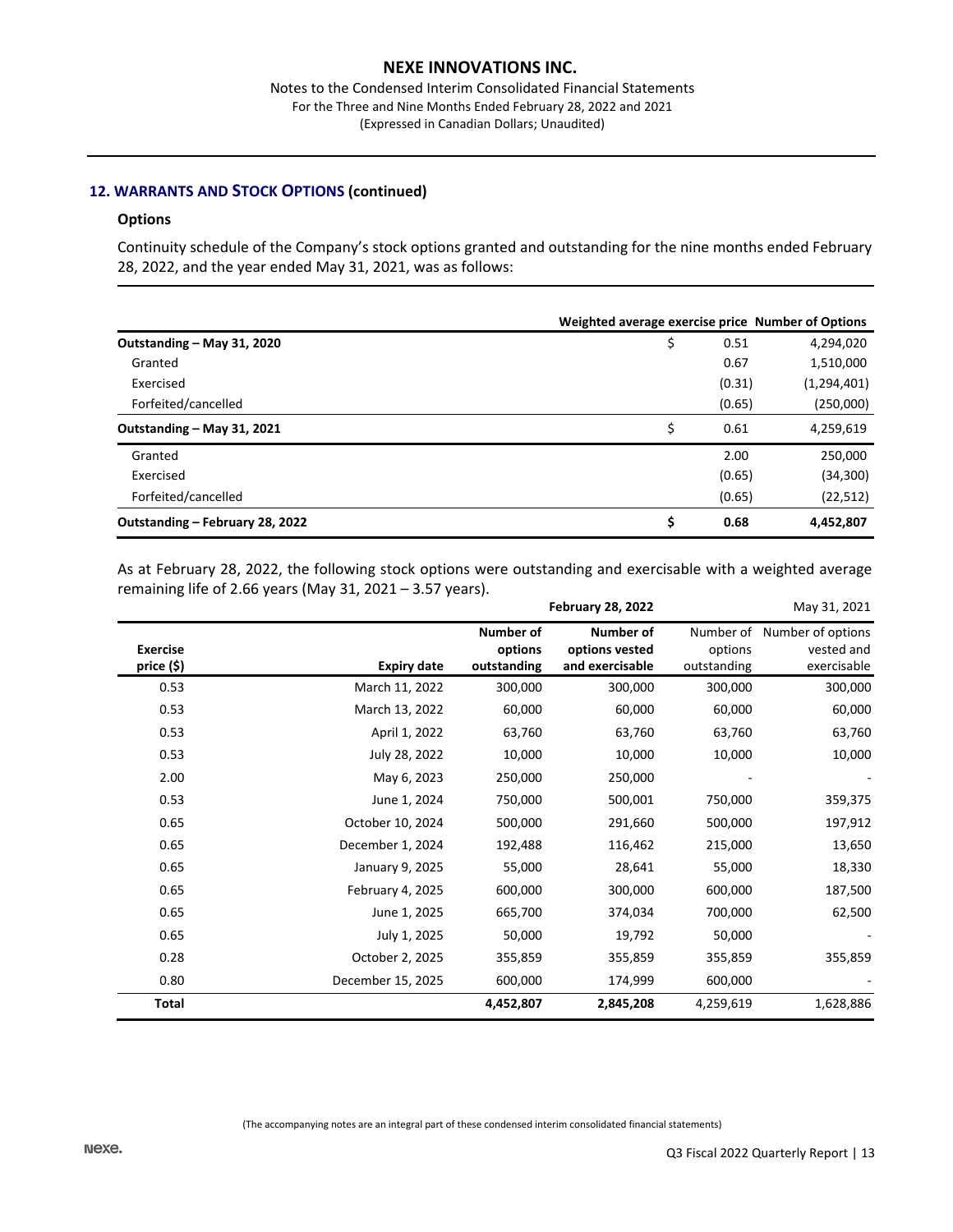## 12. **WARRANTS AND STOCK OPTIONS (continued)**

#### **Options** (continued)

The following assumptions were used for the Black-Scholes valuation of stock options granted during the nine months ended February 28, 2022, and the year ended May 31, 2021:

| <b>Warrants and Stock Options</b>      | <b>February 28, 2022</b> | May 31, 2021     |  |
|----------------------------------------|--------------------------|------------------|--|
| Risk-free interest rate                | 0.37% to 0.45%           | 0.37% to 0.45%   |  |
| Expected life of options               | 5 years                  | 5 years          |  |
| Share price                            | $$0.65 - $1.06$          | $$0.65 - $0.80$  |  |
| Annualized volatility                  | 100% - 105%              | 100% - 105%      |  |
| Dividend rate                          | $0.00\%$                 | 0.00%            |  |
| <b>Valuation based on assumptions:</b> |                          |                  |  |
| Fair value per option granted          | \$0.32 to \$0.41         | \$0.32 to \$0.40 |  |

## **13. RELATED PARTY TRANSACTIONS**

The Company had the following related party transactions not otherwise disclosed in these condensed interim consolidated financial statements:

As at February 28, 2022, the Company had \$26,748 (May 31, 2021 - \$18,586) due to key management personnel regarding employment and consulting agreement commitments which were included in due to related parties.

## *Key management compensation*

Key management personnel included those persons having authority and responsibility for planning, directing, and controlling the activities of the Company as a whole. The Company has determined that key management personnel consisted of members of the Company's Board of Directors and corporate officers.

For the three months ended February 28, 2022, key management compensation included salaries and benefits, and management fees, paid to key management personnel of \$128,176 (2021 - \$207,488) and share-based compensation of \$86,618 (2021 - \$nil).

For the nine months ended February 28, 2022, key management compensation included salaries and benefits, and management fees, paid to key management personnel of \$614,240 (2021 - \$1,029,525) and share-based compensation of \$259,855 (2021 - \$34,434).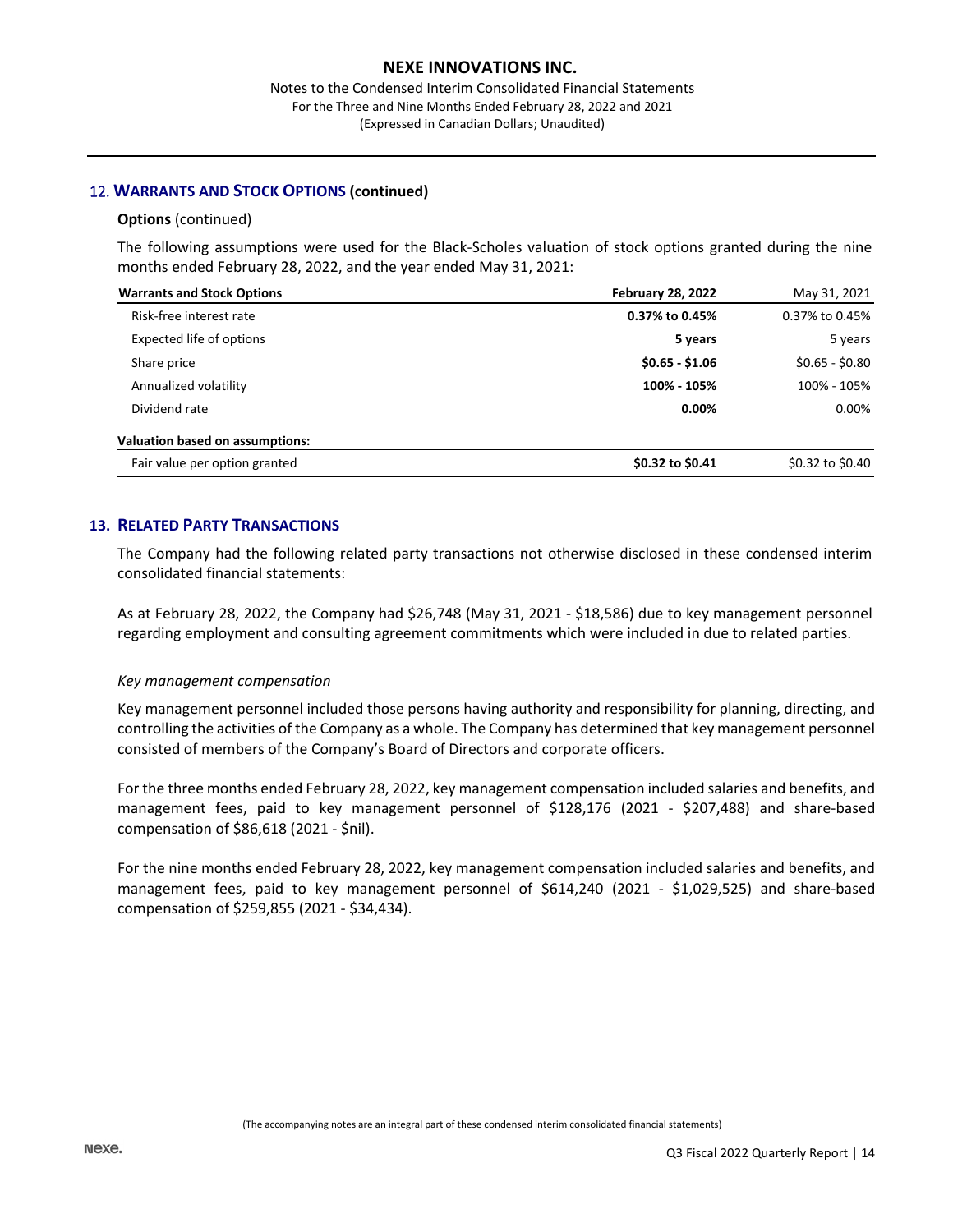Notes to the Condensed Interim Consolidated Financial Statements For the Three and Nine Months Ended February 28, 2022 and 2021 (Expressed in Canadian Dollars; Unaudited)

#### **14. FINANCIAL INSTRUMENTS and RISK MANAGEMENT**

#### **Fair value of financial instruments**

#### *Fair value*

The Company classifies its financial instruments measured at fair value at one of three levels according to the relative reliability of the inputs used to estimate the fair value in the fair value hierarchy.

Level 1 – Unadjusted quoted prices in active markets for identical assets or liabilities.

Level 2 – Inputs other than quoted prices that are observable for the asset or liability either directly or indirectly.

Level 3 – Inputs that are not based on observable market data. The Company has no financial instruments classified in Level 3.

In evaluating fair value information, considerable judgment is required to interpret the market data used to develop the estimates. The use of different market assumptions and different valuation techniques may have a material effect on the estimated fair value amounts. Accordingly, the estimates of fair value presented herein may not be indicative of the amounts that could be realized in a current market exchange.

The following tables present the carrying amounts and fair values of the Company's financial assets and liabilities, including their levels within the fair value hierarchy. Fair value information for financial assets and financial liabilities not measured at fair value is not presented if the carrying amount is a reasonable approximation of fair value.

|                                     | <b>Fair value</b><br>through<br>profit and<br>loss |      | Amortized      | <b>Fair value</b> |                |         |              |                          |            |
|-------------------------------------|----------------------------------------------------|------|----------------|-------------------|----------------|---------|--------------|--------------------------|------------|
| May 31, 2021                        |                                                    |      | cost           | Level 1           |                | Level 2 | Level 3      | Total                    |            |
| <b>Financial assets</b>             |                                                    |      |                |                   |                |         |              |                          |            |
| Cash and cash equivalents           | \$                                                 | - \$ | 50,526,731     | S                 | 50,526,731 \$  |         | - \$         | - \$                     | 50,526,731 |
| Term deposits                       |                                                    | ٠    | 40,000         |                   | 40,000         |         | ٠            |                          | 40,000     |
| <b>Total Financial assets</b>       | \$                                                 | - \$ | 50,566,731     | s                 | 50,566,731 \$  |         | - \$         | - \$                     | 50,566,731 |
| <b>Financial Liabilities</b>        |                                                    |      |                |                   |                |         |              |                          |            |
| Trade and other payables            | \$                                                 | - \$ | $1,516,954$ \$ |                   |                | Ŝ.      | 1,516,954 \$ | - \$                     | 1,516,954  |
| Deferred Government grant liability |                                                    | -    | 1,000,000      |                   |                |         | 1,000,000    | $\overline{\phantom{a}}$ | 1,000,000  |
| Due to related parties              |                                                    | ۰    | 18,586         |                   |                |         | 18,586       | $\overline{\phantom{0}}$ | 18,586     |
| Government loan payable             |                                                    | ۰.   | 1,456,228      |                   |                |         | 1,456,228    | $\overline{a}$           | 1,456,228  |
| <b>Total Financial Liabilities</b>  | \$                                                 | - \$ | 3,991,768 \$   |                   | $\blacksquare$ | Ŝ.      | 3,991,768 \$ | - \$                     | 3,991,768  |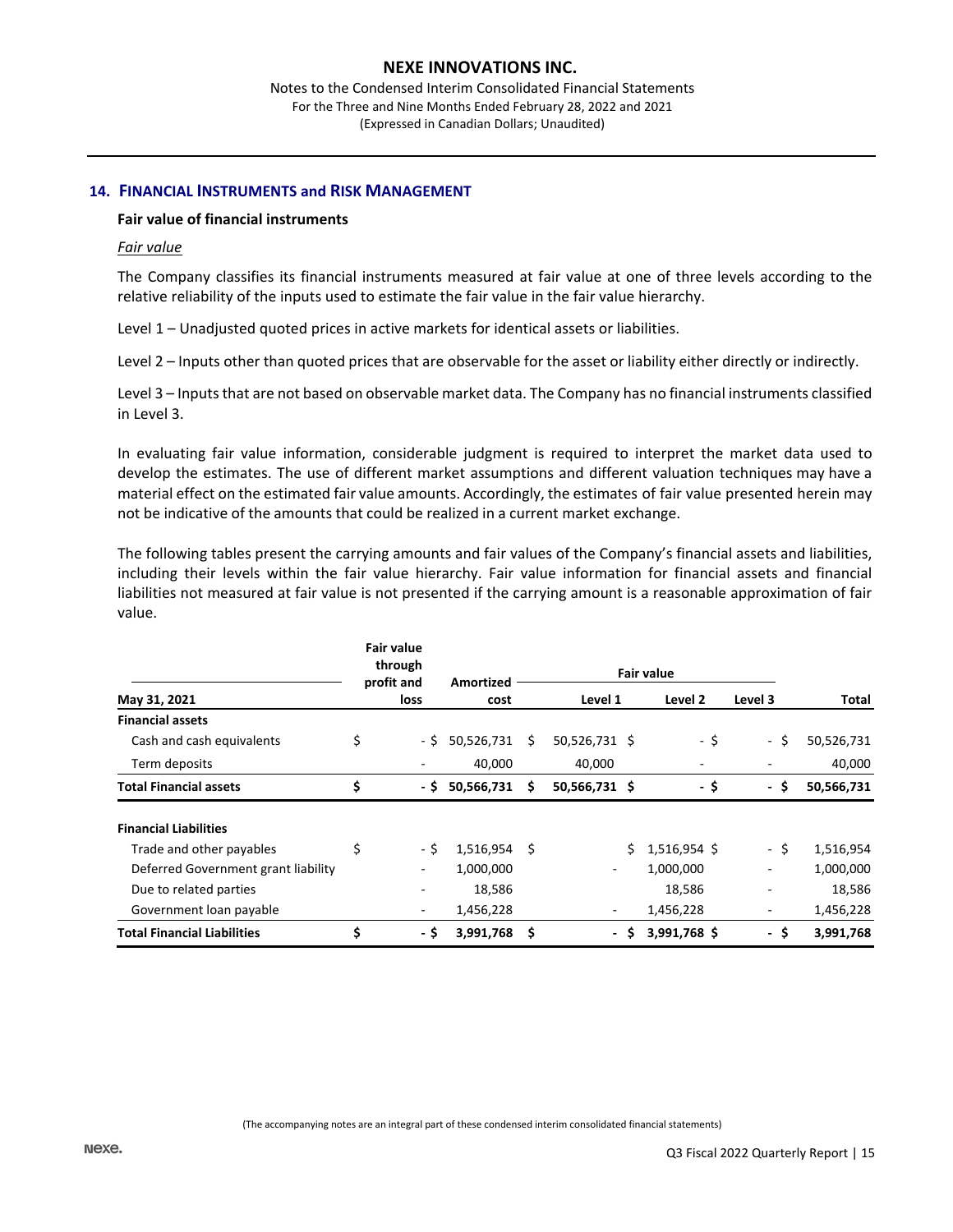## **14. FINANCIAL INSTRUMENTS and RISK MANAGEMENT (continued)**

|                                     |    | <b>Fair value</b><br>through    |                |                              |                          |      |                          |            |
|-------------------------------------|----|---------------------------------|----------------|------------------------------|--------------------------|------|--------------------------|------------|
|                                     |    | profit and<br>loss              | Amortized      | <b>Fair Value</b><br>Level 2 |                          |      | Level 3                  |            |
| <b>February 28, 2022</b>            |    |                                 | cost           | Level 1                      |                          |      |                          | Total      |
| <b>Financial assets</b>             |    |                                 |                |                              |                          |      |                          |            |
| Cash and cash equivalents           | \$ | -\$                             | $3,154,621$ \$ | $3,154,621$ \$               |                          | - \$ | - \$                     | 3,154,621  |
| Term deposits                       |    |                                 | 40,000         | 40,000                       | $\overline{\phantom{a}}$ |      |                          | 40,000     |
| Investment in GICs                  |    | $\overline{\phantom{a}}$        | 29,978,934     | ٠                            | 29,978,934               |      | $\overline{\phantom{a}}$ | 29,978,934 |
| Other receivables                   |    | ۰                               | 59,815         | $\overline{\phantom{a}}$     | 59,815                   |      | $\overline{\phantom{a}}$ | 59,815     |
| <b>Total Financial assets</b>       | \$ | \$.<br>$\overline{\phantom{0}}$ | 33,233,370 \$  | $3,194,621$ \$               | 30,038,749               | \$   | - \$                     | 33,233,370 |
| <b>Financial Liabilities</b>        |    |                                 |                |                              |                          |      |                          |            |
| Trade and other payables            |    |                                 | 990,409        | $\overline{\phantom{a}}$     | 990,409                  |      | $\overline{\phantom{a}}$ | 990,409    |
| Deferred Government grant liability |    |                                 | 1,000,000      | $\overline{\phantom{a}}$     | 1,000,000                |      | $\overline{\phantom{a}}$ | 1,000,000  |
| Due to related parties              |    |                                 | 26,748         | ۰                            | 26,748                   |      | $\overline{\phantom{0}}$ | 26,748     |
| Government loan payable             |    | $\overline{\phantom{0}}$        | 1,301,870      | ٠                            | 1,301,870                |      | $\overline{\phantom{a}}$ | 1,301,870  |
| <b>Total Financial Liabilities</b>  | \$ | -\$                             | 3,319,027 \$   | - \$                         | 3,319,027                | \$   | - \$                     | 3,319,027  |

#### **Financial risk management**

The risks associated with financial instruments and the policies on how to mitigate these risks are set out below. Management monitors these exposures to ensure appropriate measures are implemented on a timely and effective manner.

## Credit risk

Credit risk is the risk of financial loss to the Company if a counterparty to a financial instrument fails to meet its contractual obligations. The Company's cash and cash equivalents, term deposits, and other receivables, and due from related parties are subject to credit risk for a maximum of the amount shown on the consolidated statements of financial position. The Company limits its exposure to credit risk on cash and cash equivalents by depositing only with reputable financial institutions and limits its exposure to credit risk on other receivables by only working with large and well-funded organizations. The carrying amount of financial assets represents the maximum credit exposure. Management believes that the Company is subject to minimal credit risk.

#### Liquidity risk

Liquidity risk is the risk that the Company will not be able to meet its financial obligations as they fall due. The purpose of liquidity risk management is to maintain a sufficient amount of cash and cash equivalents to meet its liquidity requirements at any point in time. The Company uses cash to settle its financial obligations, as they become due, with trade payables coming due on standard commercial terms. The Company's objective is to have sufficient liquidity to meet its liabilities when due. The Company monitors its cash balances and cash flows generated from operations to meet its requirements.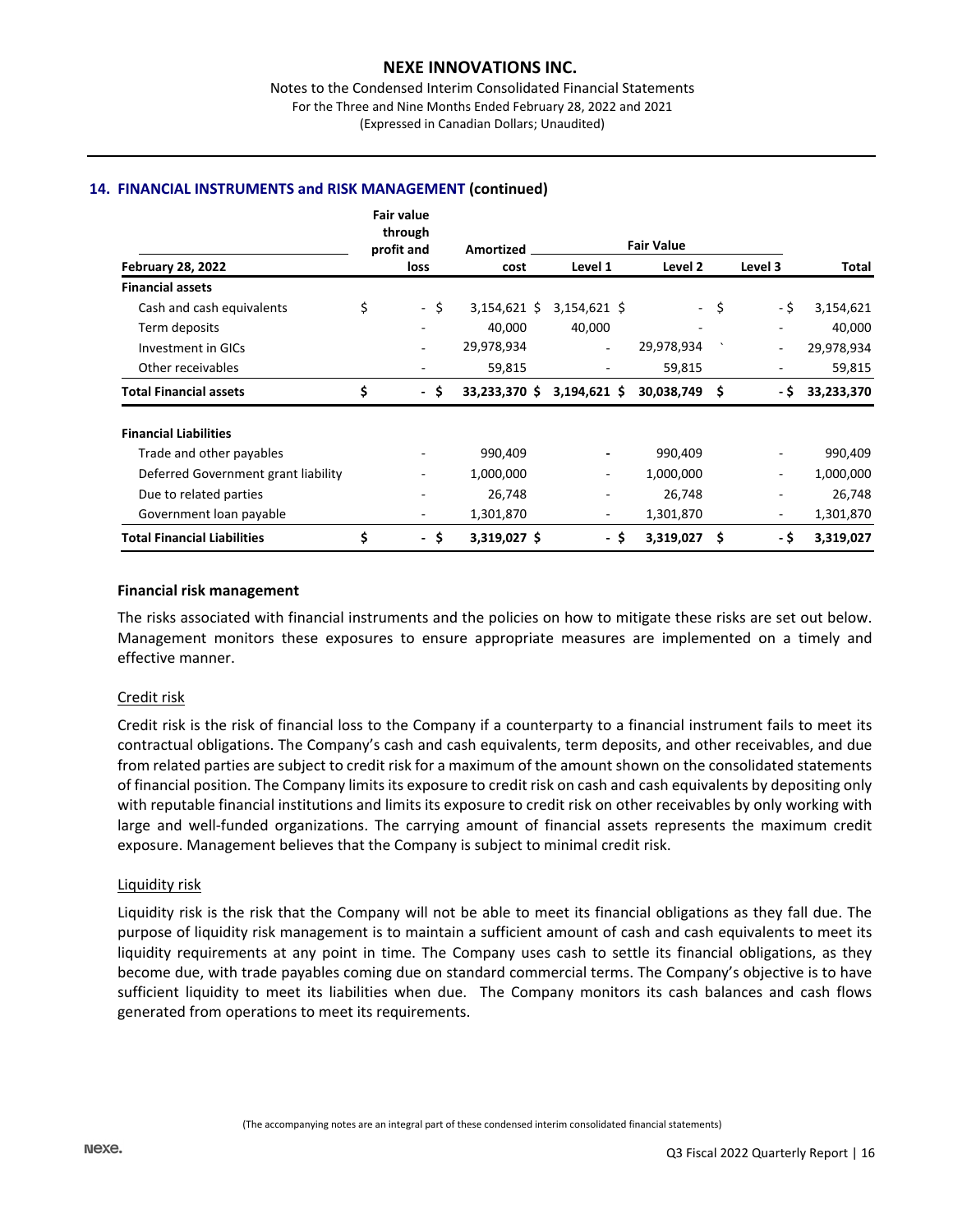Notes to the Condensed Interim Consolidated Financial Statements For the Three and Nine Months Ended February 28, 2022 and 2021 (Expressed in Canadian Dollars; Unaudited)

#### **14. FINANCIAL INSTRUMENTS and RISK MANAGEMENT (continued)**

#### Interest rate risk

Interest rate risk is the risk that the fair value or the future cash flows of a financial instrument will fluctuate because of changes in market interest rates. The Company is only subject to interest rate risk on its cash and term deposits in the bank and there is unlikely to be a material impact on net income (loss) as the bank deposits are short term.

#### Foreign Exchange Rate Risk

Foreign exchange risk is the risk that the Company's financial instruments will fluctuate in value as a result of movements in foreign exchange rates. The Company is not exposed to any significant foreign exchange rate risk.

#### **15. CAPITAL RISK MANAGEMENT**

The Company's primary objective when managing capital is to maintain sufficient resources and raise funding to support current and long-term operating needs. The ability to continue as a going concern is essential to the Company's goal of providing returns to shareholders and other stakeholders. The capital structure of the Company consists of shareholders' equity. The Company manages its capital structure, and makes adjustments, based on the level of funds available to the Company to manage its operations and in light of economic conditions. The Company balances its overall capital through new share issuances or by undertaking other activities as deemed appropriate in the circumstances. The Company is not subject to externally imposed capital requirements. There have been no significant changes in the Company's approach to capital management during the year. These objectives and strategies are reviewed on a continuous basis.

## **16. COMMITMENTS**

The Company has committed to procuring manufacturing and production equipment according to the information below. The Company used approximate exchange rates of 1.4206 (EUR) and 1.2667 (USD)

|                                                              |            | <b>Commitments</b> |            | Payments         | Outstanding |            |  |
|--------------------------------------------------------------|------------|--------------------|------------|------------------|-------------|------------|--|
|                                                              |            | <b>Stated in</b>   | CAD(\$)    | <b>Stated in</b> | CAD(\$)     | CAD(\$)    |  |
|                                                              | Currency   | F/X                | Equivalent | F/X              | Equivalent  | Equivalent |  |
| Commitments as at February 28, 2022                          |            |                    |            |                  |             |            |  |
|                                                              | <b>EUR</b> | 5,997,690          | 8,520,318  | 1,233,076        | 1,751,708   | 6,768,610  |  |
|                                                              | <b>USD</b> | 3,604,713          | 4,566,090  | 1,405,913        | 1,780,870   | 2,785,220  |  |
|                                                              | CAD        | 3,072,396          | 3,072,396  | 1,219,301        | 1,219,301   | 1,853,095  |  |
| Total commitments as at February 28, 2022                    |            | 16,158,804         |            | 4.751.879        | 11,406,925  |            |  |
| Additional commitments subsequent to February 28, 2022       |            |                    |            |                  |             |            |  |
|                                                              | <b>USD</b> | 162.019            | 205.230    | 4,250            | 5.383       | 199,847    |  |
|                                                              | CAD        | 442.935            | 442,935    | 24,000           | 24,000      | 418,935    |  |
| Total additional commitments subsequent to February 28, 2022 |            |                    | 648,164    |                  | 29,383      | 618,781    |  |
| Total commitments as of February 28, 2022                    |            |                    | 16,807,022 |                  | 4,781,262   | 12,025,760 |  |